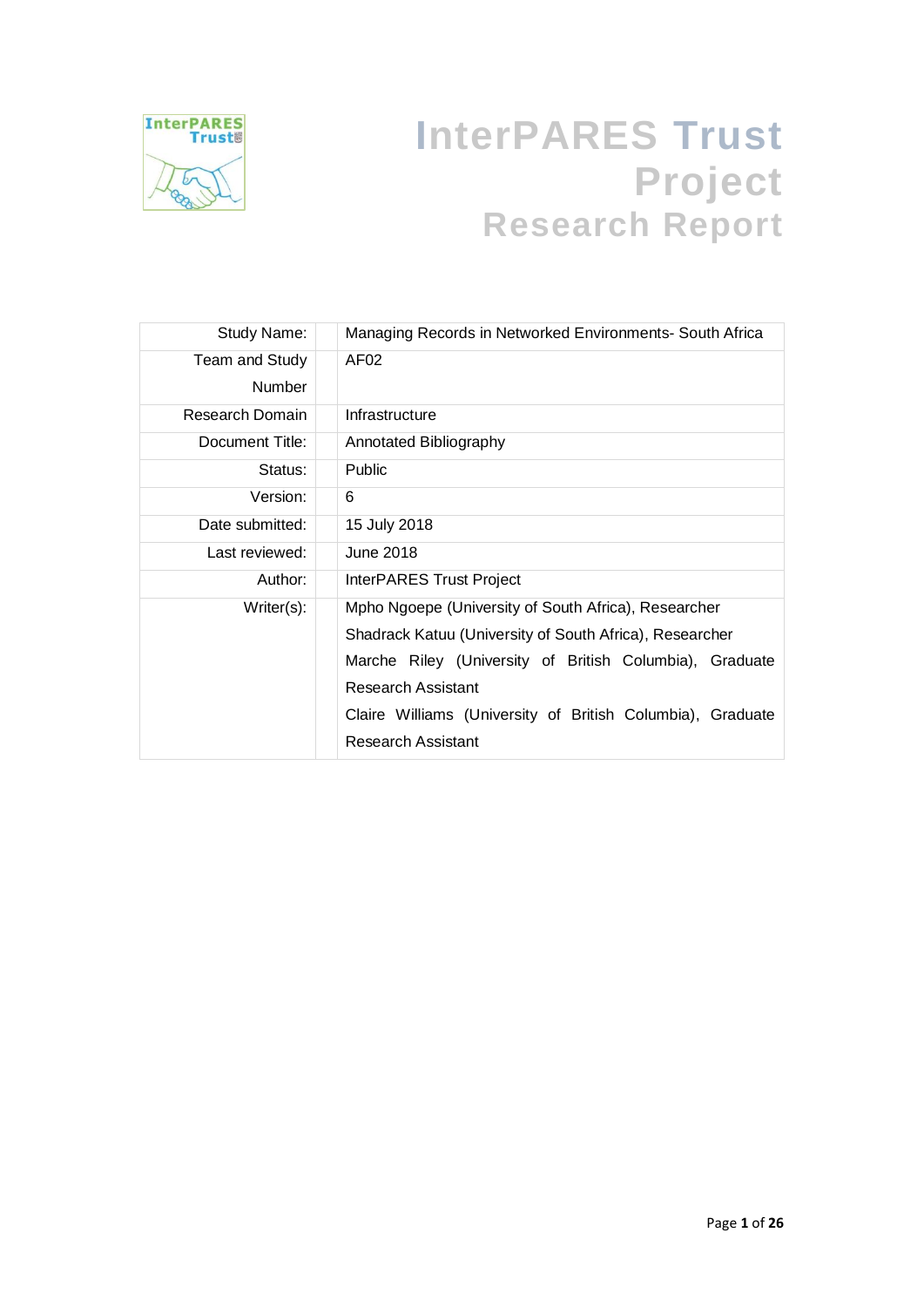# Document Control

| <b>Version history</b> |                            |             |                                                           |
|------------------------|----------------------------|-------------|-----------------------------------------------------------|
| Version                | Date                       | B٧          | Version notes                                             |
|                        | June 30th 2016             | M. Riley    | Ver. 1 initial draft                                      |
| 2                      | January 10th<br>2017       | M. Riley    | Ver. 2 Minor edit                                         |
| 3                      | May 3rd 2017               | C. Williams | Ver. 3 Major revision due to changes in<br>the case study |
|                        | May 9 <sup>th</sup> 2017   | C. Williams | Ver. 4                                                    |
| 5                      | May 22 <sup>nd</sup> 2018  | S. Katuu    | Ver. 5 Copy editing                                       |
| 6                      | July 15 <sup>th</sup> 2018 | S. Katuu    | Ver. 6 Final edits                                        |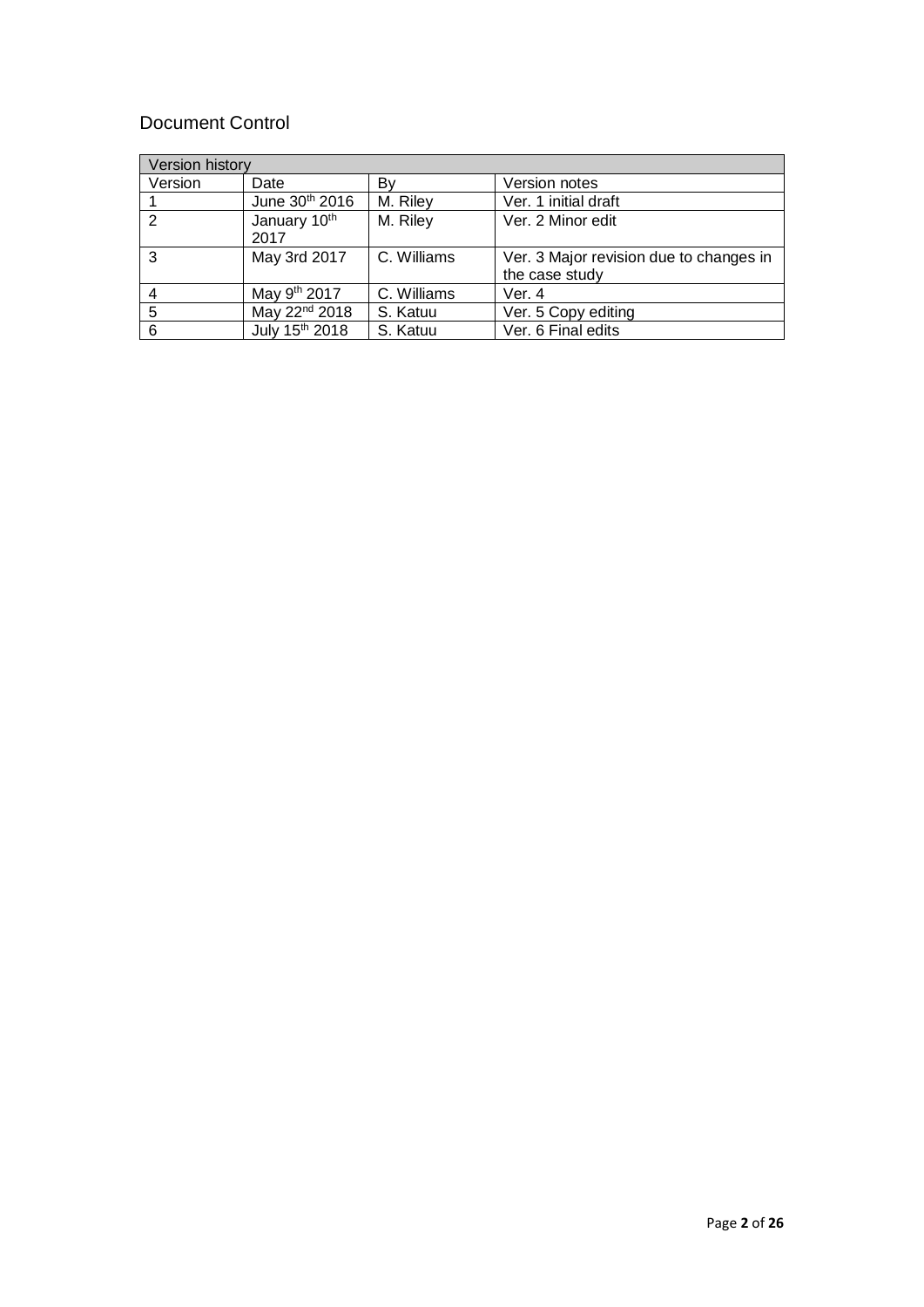1. Abankwah, Ruth. "An examination of e-governance on selected national archives in ESARBICA." ESARBICA Journal 29 (2010): 165-

Annotation: This article "explores the extent to which national archives in the Eastern and Southern African Regional Branch of the International Council on Archives (ESARBICA) region are involved in e-governance initiatives. The article examines infrastructure development concerning e-governance and thoroughly explores how infrastructure development in the ESARBICA region intersects and coincides with ICT policies in the same region. The article also examines, in detail, resource provision where e-governance in the ESARBICA region is concerned.

A detailed exploration of the role played by national governments in this regard is given and possible challenges regarding adopting information and communication technologies (ICTs) and e-governance in ESARBICA. It explores this section in depth, including efforts made to address these challenges.

The article notes that ICTs are essential in the implementation and usage of egovernance, and that national governments should get more involved in this sphere, such as integrating national archives in rural communities.

2. Bwalya, Kelvin Joseph, and Mike Healy. "Harnessing e-government adoption in the SADC region: a conceptual underpinning", Electronic Journal of E-government 8, no. 1 (2010): 23– 32.

Annotation: This article proposes an e-Government adoption model for use in the Southern African Development Community region. The article begins with introduces broader issues, thoroughly elaborating on the issues regarding e-governance with a focus on Botswana and Zambia as case studies.

Models proposed include a combination of Wangpipatwong's e-Government adoption model and Davis' Technology Acceptance Model (TAM), which was "based on Fishbein and Ajzen's (1975) reasoning that users' behavioural intention is the single best predictor of the actual system use.

This intention is determined by two beliefs; Perceived Usefulness (PU) and Perceived Ease of Use (PEOU). Davies defines PU as "the degree to which a person believes that using a particular system would enhance his or her job performance" (Davis, 1989), and as "the degree to which a person believes that using a particular system would be free of effort" (Davis, 1989). TAM (sic) hypothesizes that PU is influenced by the PEOU.

The article concludes with a note on how a more empirical study and testing of this model is required and how certain factors, such as Zambia's own idiosyncrasies as a country and society, need to be considered.

3. Bwalya, Kelvin Joseph, Tanya Du Plessis, and Chris Rensleigh. "Multi-Dimensional Factors Impacting on E-Government Adoption in Botswana, Mozambique, and Malawi". International Journal of E-Adoption, 3(3), (2011): 20– 32.

Annotation: This paper critically examines e-Government initiatives in Botswana, Mozambique and Malawi and thoroughly examines current literature on this topic. A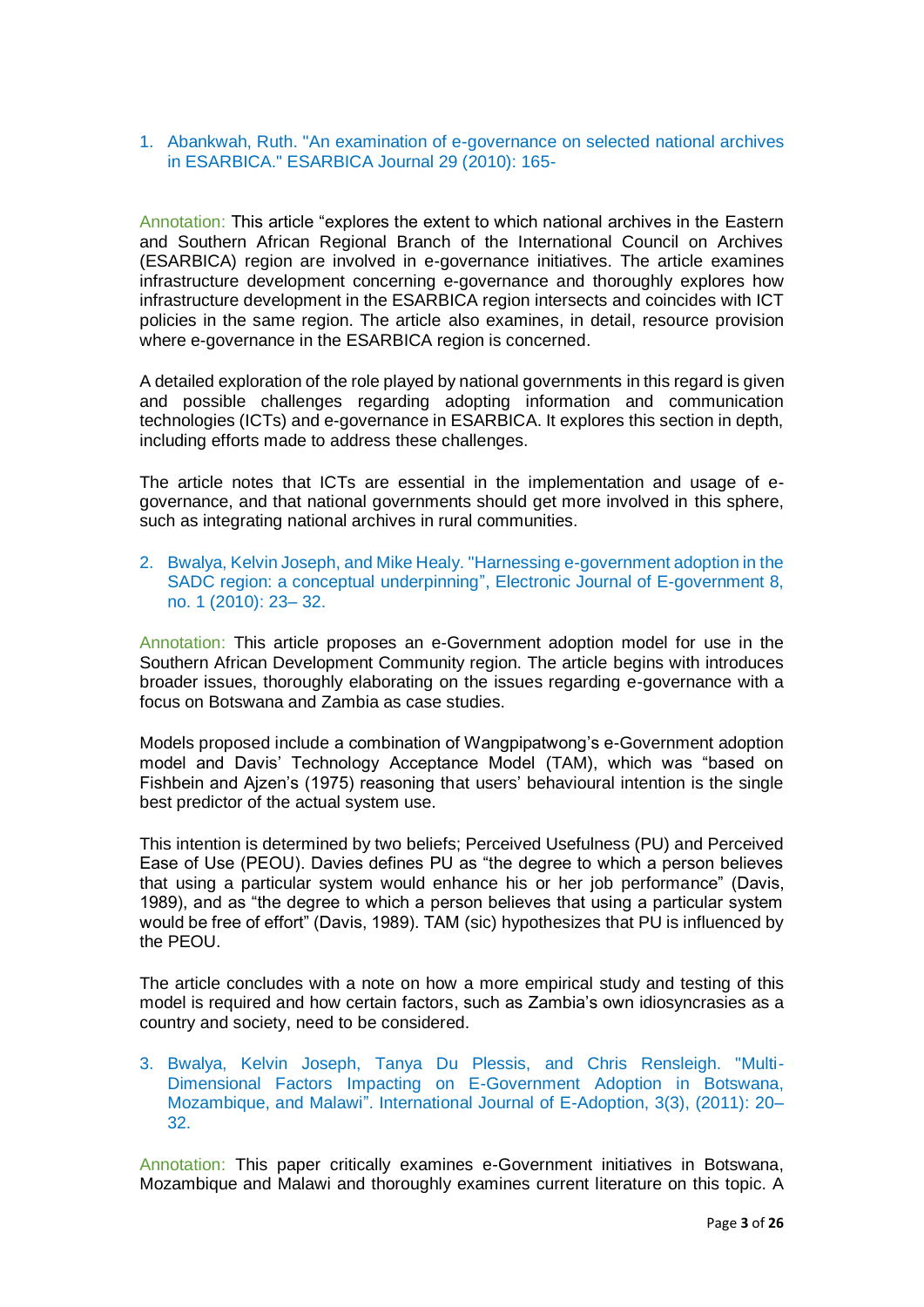short section in the article outlines the status of e-Governance measures adopted by governments in the three countries, followed by a section detailing the study's research methodology.

The methodology is the usage of extensive literature reviews and document analysis. What follows are sections focused on the three countries, with the analysis of the findings. The articles details recommendations for the three countries to "develop e-Government implementation strategies that will inform how the e-governance should be approached and adopted."

Further recommendations are that a massive survey be carried out to ascertain the level of adoption of e-governance in these different countries. The article concludes with several statements, including that prospects are high that e-Government can be a success in the countries surveyed in this paper as the background to e-Government implementation is being laid currently. The countries surveyed have shown that they are committed in erecting appropriate e-governance and ICT infrastructures, institutional, legal and regulatory frameworks that can be major success factors as far as e-Government implementation is concerned."

# 4. Chaterera, Forget. "Beyond regress: museum records management in Zimbabwe". Journal of the South African Society of Archivists 47 (2014): 1– 17.

Annotation: This article argues for the need of records managers and records management programmes to be implemented in museums. Following the introduction and background to the study, the research is stated and examined. Then the theoretical model used and the literature review that was undertaken for the study is detailed.

The study's research methodology included questionnaires, interviews, observations and Facebook as well as WhatsApp" being used as data collection instruments. Following this is a lengthy section exploring the findings and the related discussion.

The article finishes with recommendations urging National Museums and Monuments of Zimbabwe (NMMZ) to "capitalise on its good relations with National Archives of Zimbabwe (NAZ) and seek advice on how to develop a sound records management programme." Before conclusion, the article lays out challenges involved in introducing records management practices in Zimbabwe's National Museums.

5. Chaterera, Forget. "Heading for a better understanding of outreach in the digital age: A look into the use of Web 2.0 as a communication tool by state museums and archives in Zimbabwe". Journal of the South African Society of Archivists 48: 21-33.

Annotation: This article emphasises the theory that archives and museums should use social media as "outreach and communication tools." Following the introduction and overview of the subject, it gives a background of national museums and archives in Zimbabwe.

A definition of the terminology 'Web 2.0' is given for the purposes of the article, including a literature review, the problem statement, research objectives and questions.

The research methodology states that the article followed a "pragmatic philosophical paradigm where both primary and secondary data was used to investigate the research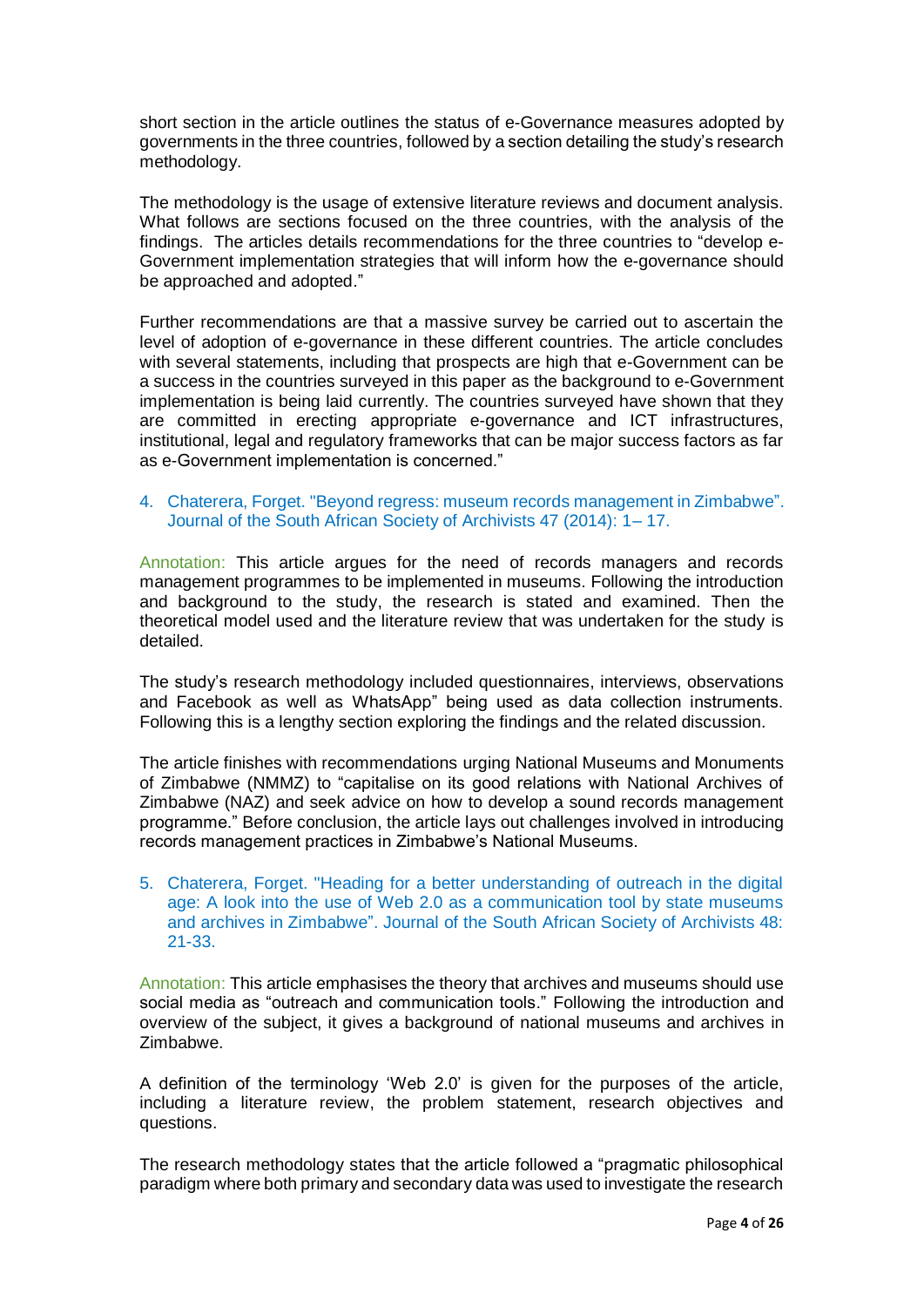questions" and that "the study mainly employed the qualitative research approach to understand the extent to which state museums and archives in Zimbabwe were using Web 2.0 technologies as a communication tool."

Following findings and discussions, the author states that for archives and museums to "remain relevant and meaningful" to their societies, "effective communication and outreach programmes should be a top priority." In addition, policies regulating and determining the use of Web 2.0 technologies in archives and museums should be formulated, and then the institutions "must draw plans to ensure a systematic use of the new communication technologies." The article then describes the various aspects of this and emphasises that "required resources must be identified and secured for museums and archives to be able to successfully adopt Web 2.0 technologies."

# 6. Chaterera, Forget. "Towards Harnessing E-Government Adoption in Zimbabwe". MOUSAION 30(2), (2012): 78– 94.

Annotation: This article primarily discusses factors that influence citizens' adoption of e-government services in Zimbabwe' It provides background to e-government initiatives in Zimbabwe, which thoroughly describes the status of the problem.

The study sought to conduct an empirical field research on e-government adoption in Zimbabwe to understand what citizens thought of e-government as a communication channel and to establish factors that affected their level of both awareness and usage.

What follows is a literature review and "review of related literature", where various sorts of literature relating to this, directly or indirectly, are examined. The methodology is then explained, which is a "survey research design [that] used mixed methods research methodology (qualitative and quantitative)."

The findings, and related discussion, are then delved into, on the various aspects of egovernment adoption examined in this study. Following this is the recommendations and conclusion. The article therefore recommends that the Zimbabwean government must increase public awareness about the benefits of using e-government.

"Obtaining feedback from e-government users is an important strategy that promotes e-government adoption." It concludes that E-government initiatives must not be an authoritative or rigid exercise and citizens must find information on government websites meaningful to them."

# 7. Dewah, Peterson, and Nathan Mnjama. "An assessment of the National Archives of Zimbabwe's Gweru Records Centre." ESARBICA Journal 32 (2013): 55– 67.

Annotation: This article concerns the "suitability of Gweru Records Centre in housing public records". It opens with a detailed explanation of records centres, their significance to preserving records, in addition to the criteria that qualify a suitable and effective records centre.

The article then describes the background of the Gweru Records Centre, stating that while the centre had been operating in regularity for several years, no empirical study had been undertaken to measure its effectiveness. The methodology laid out is quantitative and qualitative data gathering, making use of "questionnaires, interviews, observations and content analysis".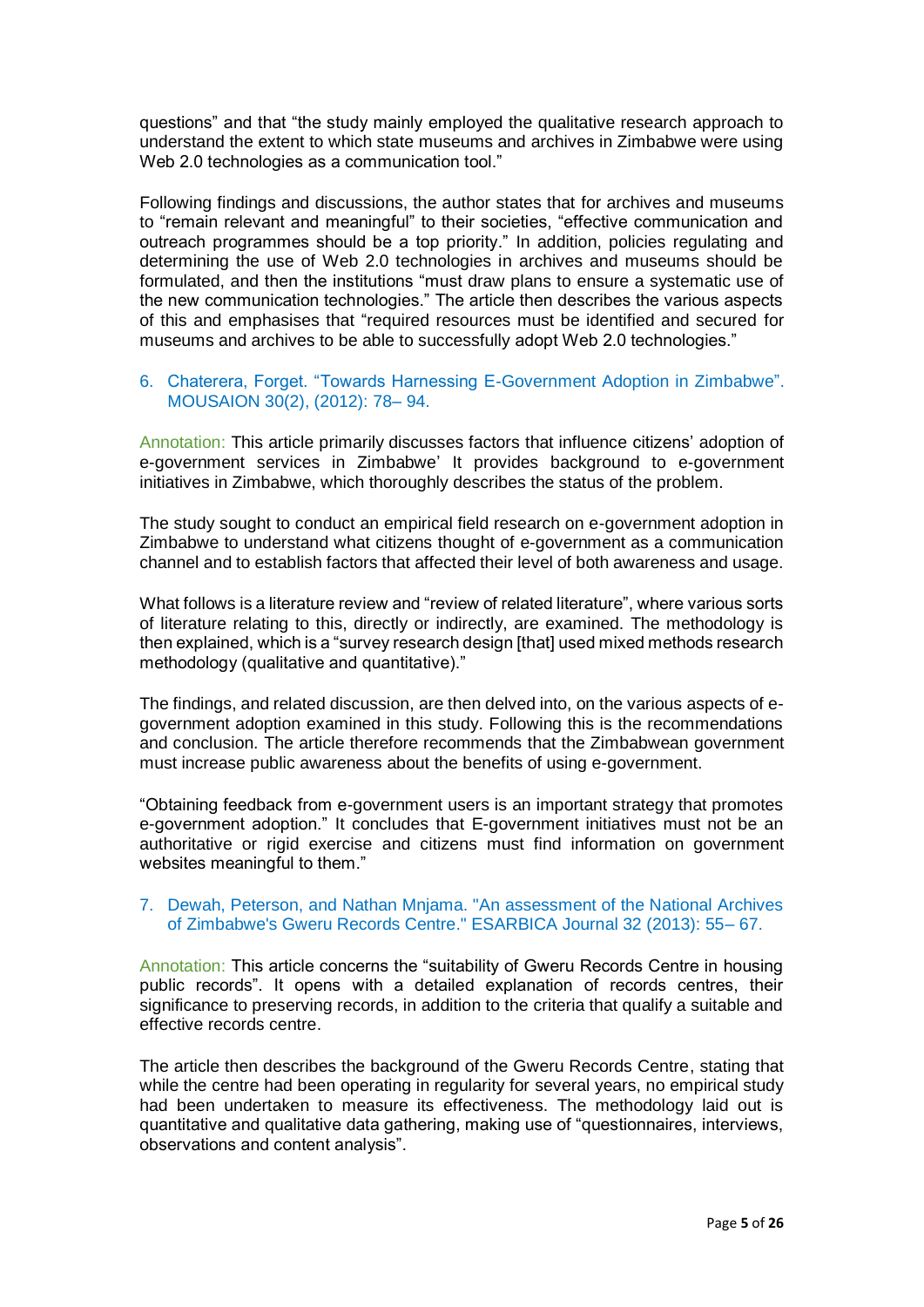Findings are then presented, followed by recommendations that a "purpose-built records center" be constructed and that an "aggressive appraisal programme of records held in the facility be conducted. The overall recommendation is that "records need to be protected from any possible threats that can destroy their value."

# 8. Dube, Thembani. "Short Communications: archival legislation and the challenge of managing archives in Zimbabwe". ESARBICA Journal 30 (2011): 279– 290.

Annotation: This article focuses on the need for the Zimbabwean National Archives (ZNA) to update related legislation to properly account for the modern realities of electronic records and more. Following the introduction, the article explains the relevant legislation and the need to update it. It also states the potential for organizational restructuring and amendment of the legislation as solutions to the various problems faced by the National Archives of Zimbabwe.

Overall the article concludes with how the NAZ needs to implement and enforce the appropriate legislation governing it, and how it needs to "overhaul and upgrade systems including legislation, records and procedures, records appraisal and automation. The duty to amend the legislation heavily lies with the NAZ as an institution itself." However, it is noted that "the existence of a progressive and comprehensive legislation is not likely to bring about any changes in the management of public records and archives unless resources to implement the laws are made available to the NAZ."

# 9. Kalusopa, T. & Ngulube, P. "Record management practices in labour organisations in Botswana". SA Journal of Information Management 14 (1), (2012): 1– 15.

Annotation: The article explains how records management is a vital and necessary practice in organizations and not just labour organizations. It focuses on an empirical examination of records management practices of labour organizations in Botswana.

The article gives context of labour organizations in Botswana, defining what a labour organization is for the purposes of the article, how they have existed and operated in the country in recent decades and what their meaningfulness is to the society, and why they must improve their records management practices.

The authors used a "quantitative research paradigm" with a "survey research strategy", employing the uses of "structured questionnaires, semi-structured interviews, document reviews and observations."

The study findings are provided, employing the records management standard ISO 15489-1 as a guide and framework. They touch on legislative and regulatory frameworks, creating and capturing records, uses of records, formats of records, organising and classifying record collections, accessing and retrieving records, appraising, retaining and disposing of records, storing and preserving records, staffing and training, managing vital records and disasters, managing mail, managing emails, managing e-records.

The authors then provide recommendations and strategies for each area. For example, in regard to legislative framework, to truly fulfill their statutory requirements in addition to achieving improved operational efficiency, labour organizations will have to "develop and introduce a range of internal policies, standards and procedures.

The authors write that, in regard to capturing records, labour organizations must "develop policies for creating records that stipulate the requirements for capturing, registering, classifying, retaining, storing, tracking, accessing records and disposing of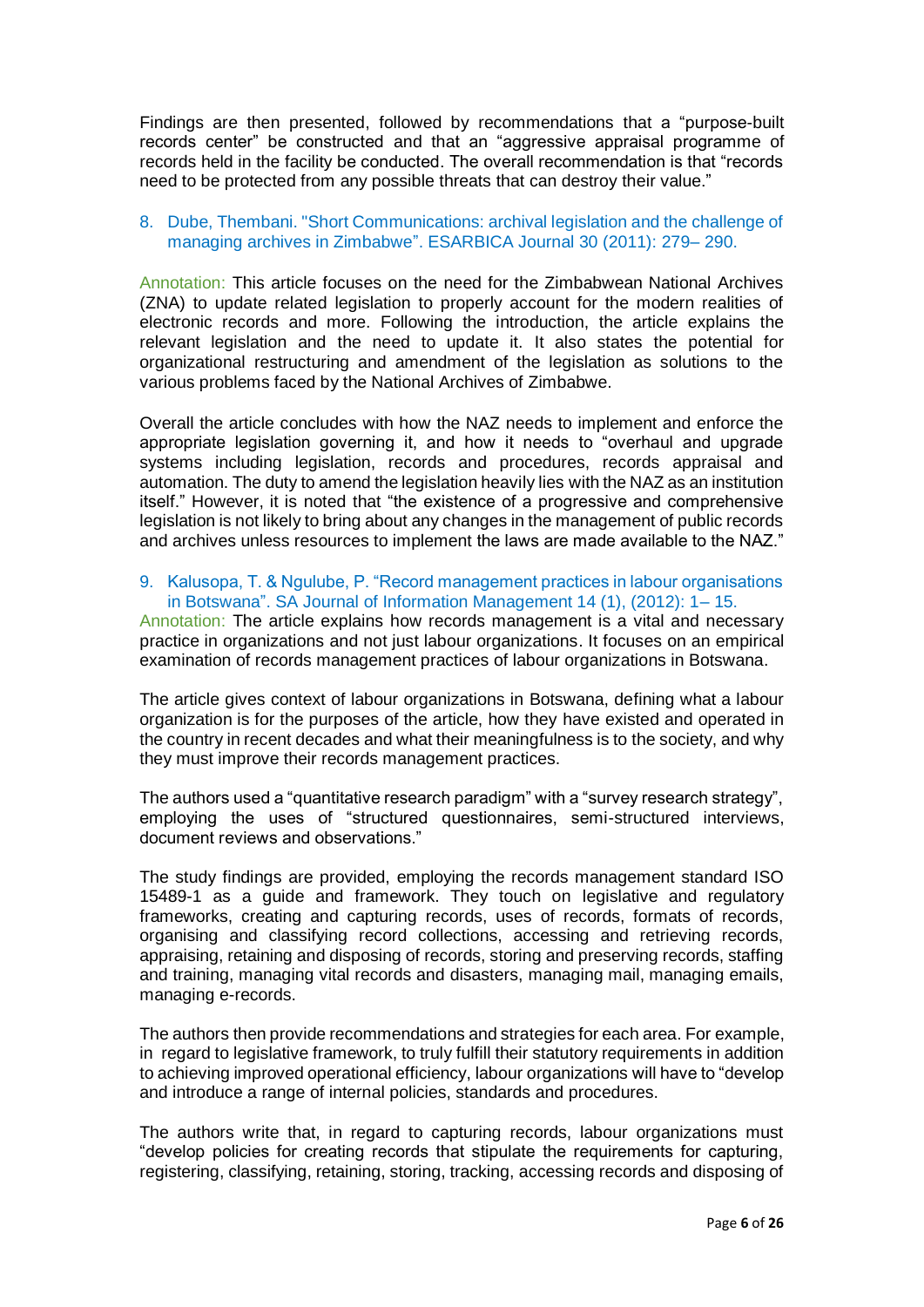them."

#### 10. Kalusopa, Trywell, and Saul Zulu. "Digital heritage material preservation in Botswana: problems and prospects". Collection building 28, no. 3 (2009): 98– 107.

Annotation: This article concerns digital preservation efforts in Botswana and has used a "survey method consisting of various components of data collection strategies including field work, document research, observations and the hosting of a national consultative seminar as an additional data input tool."

The article first explores digital material preservation, including digital preservation initiatives in Africa and their present status. According to the authors' review of the appropriate literature, "most African countries have been grappling with identifying strategies that they can use to deal with digital preservation issues."

It then describes how the study was prompted due to a lack of sufficient resources to guide how Botswana can handle and manage the preservation of an increasing number of digital materials. It then describes the study methodology before moving into the main area of discussion. The findings are then explored, followed by recommendations.

The recommendations include that "national policies on digital material preservation should be formulated backed by relevant legislation. National heritage institutions should come up with coordinated digital material preservation initiatives or programmes. The institutions should address the human resource gaps in digital material preservation by recruiting, developing through various short-term and longterm training strategies as well putting measures in place for the retention of personnel. Standards on hardware, software, storage media and metadata should be implemented at institutional level. Digital material preservation programmes should be preceded by detailed studies on needs and reorganisation of analog systems for identification, selection, classification of materials for digitization. Botswana should also develop Centres of Excellence on digital preservation. National museum institutions should take a lead in documenting indigenous knowledge, including heritage sites and their digitisation. National heritage institutions should put in place strategies for disaster planning, mitigation and recovery of digital materials in their holdings." The authors state that Botswana is facing what a good number of other countries are facing in preserving digital heritage materials. As a result, the country runs the risk of "losing a lot of its heritage materials forever, unless concerned bodies take appropriate measures to implement adequate digital material preservation programmes."

#### 11. Kalusopa, Trywell. "Challenges of information and knowledge management in trade unions in Botswana within the context of millennium development goals". Journal of African Studies and Development Vol. 1(1) (2009): 001–007

Annotation: This paper primarily "explores the challenges that the labour movement face in the changing e-environment in Southern Africa, with particular emphasis on Botswana." The article introduces the subject matter, followed by a number of sections fully and thoroughly exploring the interlocking subject matter of information/knowledge management, the process and progress of labour unions in Botswana, in the context of achieving the United Nations Millennium Development Goals (MDGs).

The article concludes with a striking statement that: "The challenges of conception, initiation, implementation, monitoring and evaluation of activities in labour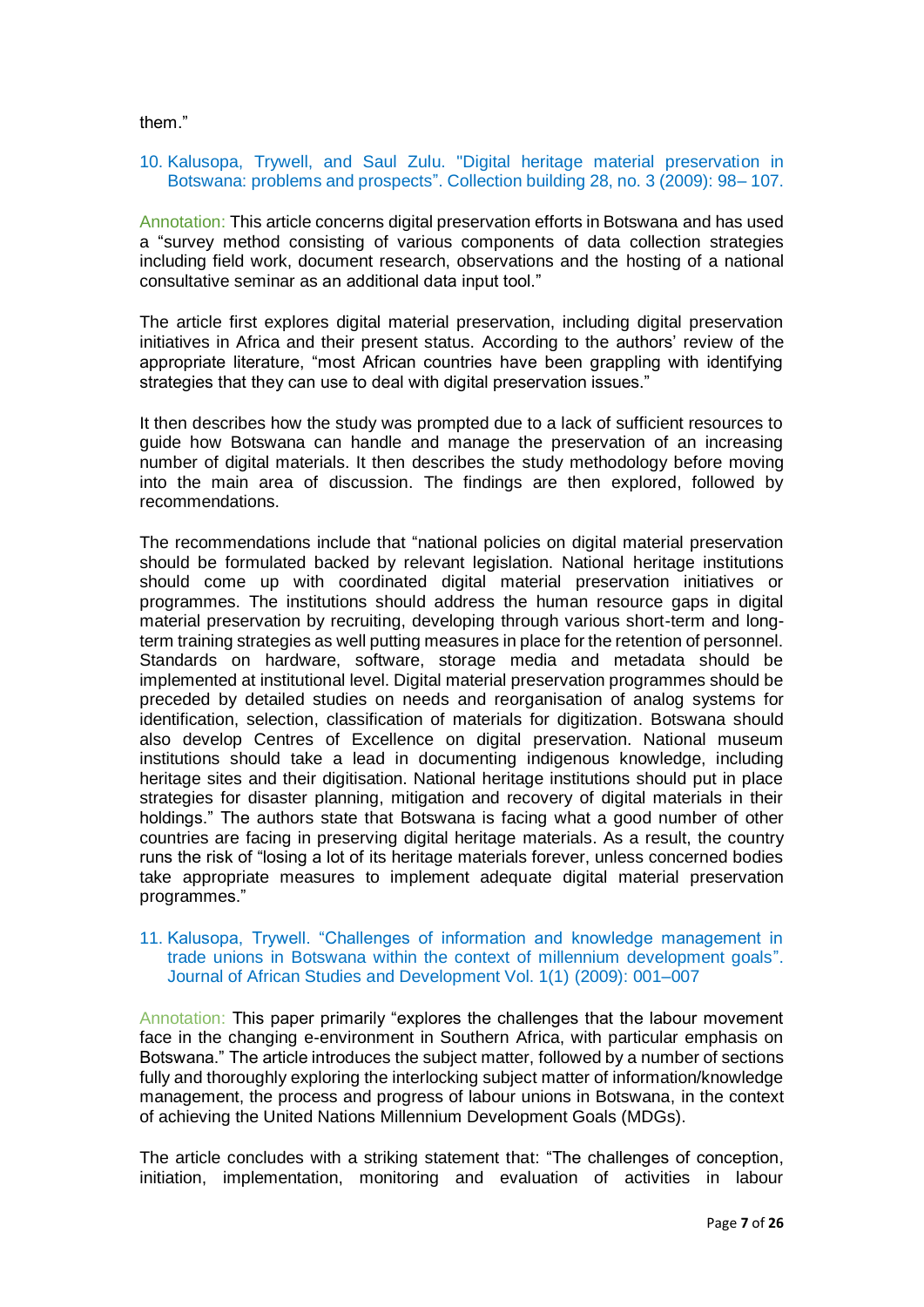organizations will always require the provision of reliable, pertinent and timely information. Consequently, it can be acknowledged that well-managed information delivery systems propelled by ICTs in labour organizations in Botswana can actually facilitate problem definition, measurement and analysis, taking inventories and gainful decisions, evaluation of the plans, programmes and projects within the context of MDGs."

#### 12. Kalusopa, Trywell. "E-Record Readiness - Can We Build a Contextual and Conceptual Framework for Labour Organizations in Botswana?" ESARBICA Journal 29 (2010): 124-146.

Annotation: This article primarily "interrogates the usefulness of e-records readiness assessment tools in labour organizations in Botswana. Based on a literature review, the article seeks to review the content, context and implementation of e-records readiness tools in labour organisations in Botswana." The article defines the necessary aspects of the article, such as e-readiness and "e-records readiness assessment tools." It then delves into a deep and thorough exploration of "e-records readiness in labour organizations", including trends, the status of e-records readiness in countries such as South Africa and Botswana, the "efficacy of the e-record readiness assessment tools", and what lessons could be learned by relevant organizations in Botswana.

13. Kamatula, Gwakisa A., Nampombe Mnkeni-Saurombe, and Olefhile Mosweu. "The Role of Archives in the Promotion of Documentary National Heritage in Tanzania, South Africa, and Botswana". Journal Of The Eastern And Southern Africa Regional Branch of the International Council on Archives 32 (2013): 109-127.

Annotation: This article focuses on how national archives in Africa have the potential and capability to promote national heritage in each country on the continent. The authors first delve into the topic of national heritage – what it is, what is being done to promote it throughout Africa presently, and how archives tie into all of this.

The approach to the study was quantitative; a survey questionnaire and a documentary review were used to "collect data from the three national archives." The article concludes that archives in the ESARBICA region certainly have a purpose and role to play in both preserving and promoting Africa's cultural heritage, and that Web technologies have not been used to the full extent in for this purpose.

The authors recommend marketing the archival services to significantly promote cultural heritage that the archival services hold, strengthening archival legislation to enable national archives in the ESARBICA region to have legal control of electronic archives management. They also recommend that national archives should engage in large-scale preparation for custody and management of electronic records by "capacity building" in this realm.

14. Katuu, S. & Van der Walt, T., 2016, "Assessing the legislative and regulatory framework supporting the management of records in South Africa's public health sector", South African Journal of Information Management 18(1), a686. http://dx.doi. org/10.4102/sajim.v18i1.686

Annotation: This article was an intriguing and insightful exploration into the matter of records management in South Africa's health sector. It vividly illustrated the confusion and contradiction in the sheer number of legislative frameworks where records management is concerned. Further, it was an excellent exploration of the crisis, and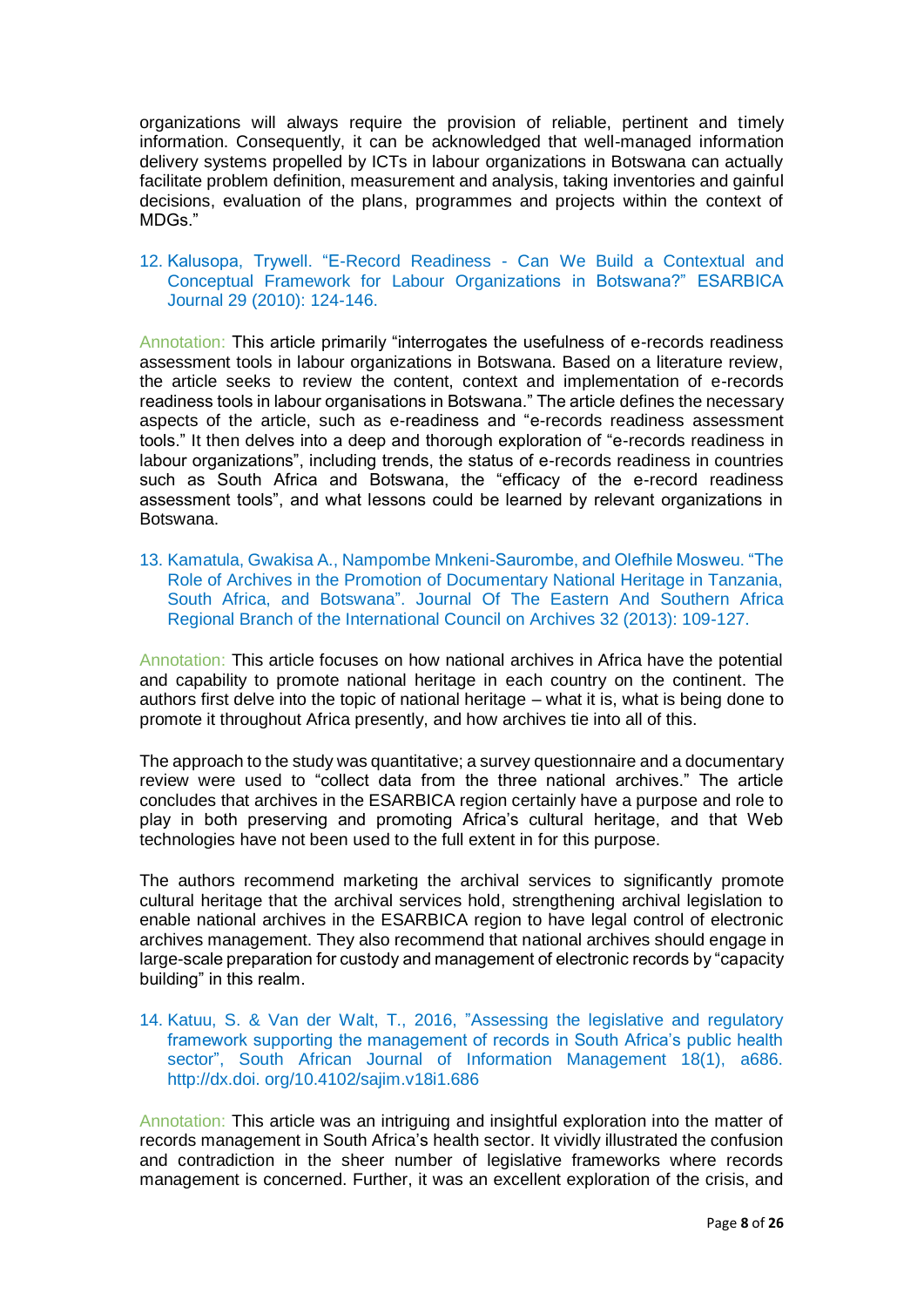later, of potential solutions to the issue at hand. Particularly insightful was the connection between the legislative arena of South Africa and the "on the ground' reality of records management in the country's health sector. This could possibly lead to more study/work being done into the realm of archival and records legislation and the processes of the creation of said legislation, and connecting those processes, among others, to records management in South Africa in general. The seeds for such work have clearly been laid in this work.

# 15. Katuu, Shadrack, "Assessing the functionality of the enterprise content management maturity model", Records Management Journal, Vol. 26 Iss 2, (2016):  $218 - 238$

Annotation: This article concerns the maturity model where it concerns/intersects with ECM (Enterprise Content Management). It opens with an introduction to the article subject matter, and then follows with an introduction to the maturity models, and then further introduces a number of other integral issues (such as ECM).

What follows is a section on research design and research questions, where these are fully described. Also described in this lengthy section are the research analysis and the entire process of data analysis. What follows this section is discussion of the findings. Amongst the concluding remarks is the author stating that an assessment described in this article "demonstrated that ECM3 has both strengths such as the ability to assess 13 ECM3 maturity dimensions at five different maturity levels as well as weaknesses such as missing criteria for assessing organisational culture and change management. Comparing ECM3 with Records Management Capacity Assessment System (RMCAS) offered specific lessons including the possible benefits of using international standards but the vulnerability of depending on standards that undergo periodic change."

One of the last concluding remark is that "as the discussions have illustrated, no one maturity model could ever be considered a silver bullet since it could never singlehandedly address all the possible assessment challenges in a given subject or domain".

# 16. Katuu, Shadrack. "Enterprise content management (ECM) implementation in South Africa". Records Management Journal, Vol. 22 Iss: 1, (2012): 37 – 56

Annotation: This article primarily concerns how enterprise content management (ECM) has been implemented in South Africa. The article gives a thorough a lengthy and detailed introduction to ECM, focusing on the use of ECM in South Africa, which includes the literature review. Following this is a large section on the study's survey, including the research methodology, along with survey results and data analysis.

In conclusion, the article states that "South African institutions need to address not just the current challenges of managing digital content using ECM applications but also continuing challenges of long-term preservation in an environment where the national archival institution does not have the infrastructure necessary to ingest any electronic records for permanent preservation (Ngoepe and Keakopa, 2011)."

17. Katuu, Shadrack. "Transforming South Africa's health sector: The eHealth Strategy, the implementation of electronic document and records management systems (EDRMS) and the utility of maturity models". Journal of Science and Technology Policy Management 7, No. 3 (2016): 330-345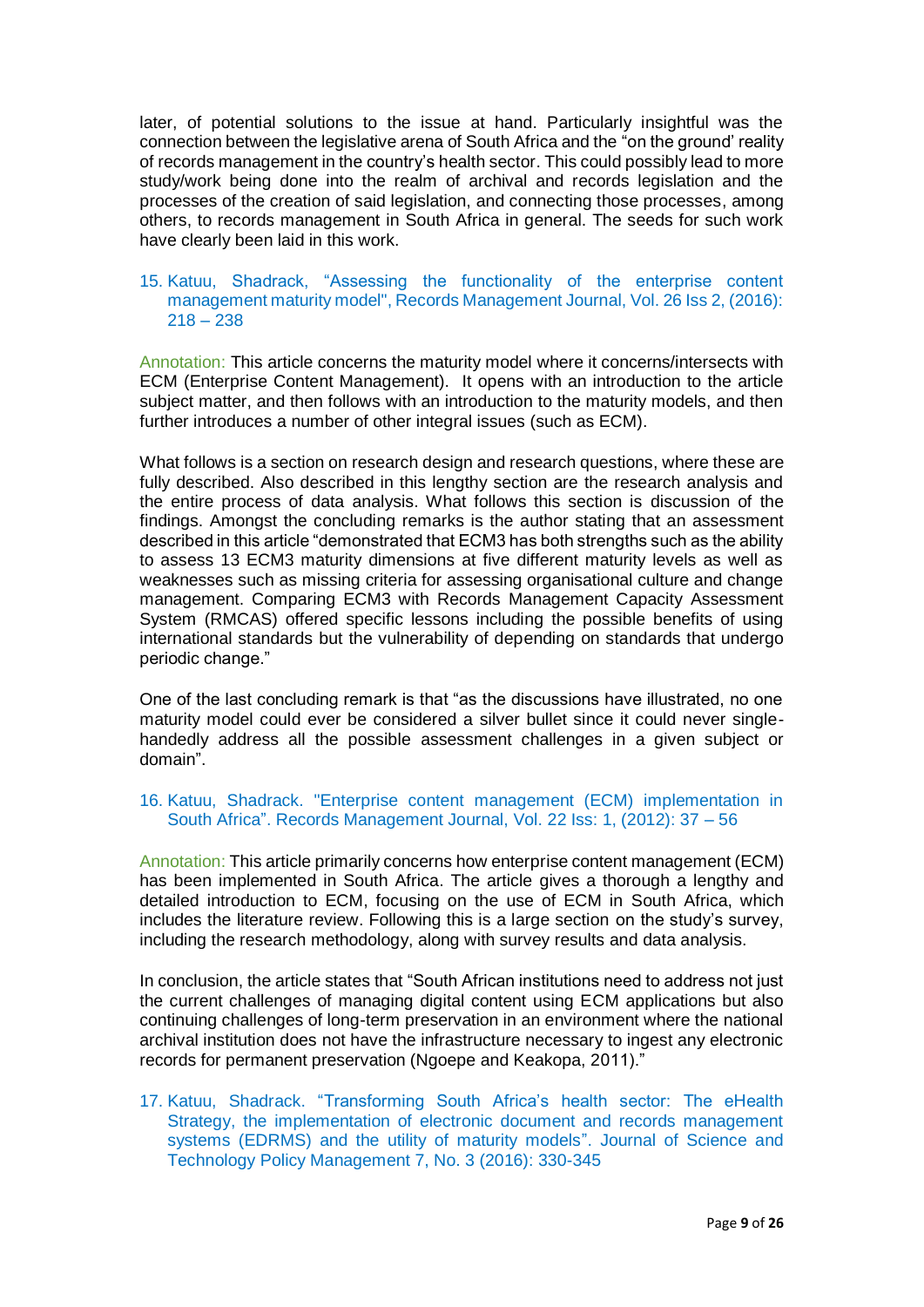Annotation: This article was insightful and well-detailed, exploring the status of South Africa's health information systems, the problems therein, and possible solutions.

The positives of this article were that it laid out the crisis facing South African records management in the health sector in great detail, touched on the crisis of the disparity between public/private sector in the health sector, and laid out in detail the strategies the SA government has adopted to tackle the problem.

However, there was room for improvement. Probably, some exploration of the roots material and ideological - of the disparity between the public sector and private sector in South Africa's health care would have benefited the paper. Some citation of neo-Marxist theory or scholarship in connection with this could have helped in tying the roots of this disparity back to the crisis as it materially exists today and in how it can be tackled.

#### 18. Keakopa, Masegonyana Segomotso. "Automated records management systems in the ESARBICA region". ESARBICA Journal 21 (2002): 41-48.

Annotation: This article concerns automated records management systems in the ESARBICA region, such as the computerization of records management throughout the region. It contains a full and thorough exploration of the issue at hand, exploring and describing it from a number of angles and facets.

Among the facets explored are current developments in the ESARBICA region (the challenges and breakthroughs, and what necessarily needs to occur for progress to be made), experiences in developed countries (such as the United States), and an exploration of the ethical issues involved (such as "right of access to information, individual privacy and intellectual property rights, standardization, and relevant training)". The article closes with a detailed and thorough section on what the way forward is and can be concerning the automation of records management in the ESARBICA region.

#### 19. Keakopa, Segomotso M., and T. Kalusopa. "Professional staff turnover at the Botswana National Archives and Records Services (BNARS)". Zambia Library Association Journal 24, no. 1&2 (2009): 53–65.

Annotation: This article aims to document "findings of research work undertaken to assess the impact of professional staff turnover at Botswana National Archives and Records Services (BNARS) with a view to recommending appropriate measures of staff retention." It opens with an introduction to the subject matter, and provides the research methodology used which consisted of various components such as interviews, document research and observations.

The literature review is described with the substantial focus of the article being an exploration of the various facets and aspects of staff turnover at the Botswana National Archives and Record Services.

The findings are then laid out, and following that are the recommendations that there is a "need for professional support and flexibility in the adaptation of change and undo rigid communication structure by encouraging a rapport system for newly recruited employees and "decentralization of records management functions to government agencies.

20. Keakopa, Segomotso Masegonyana, and Dithapelo Lefoko Keorapetse, "Records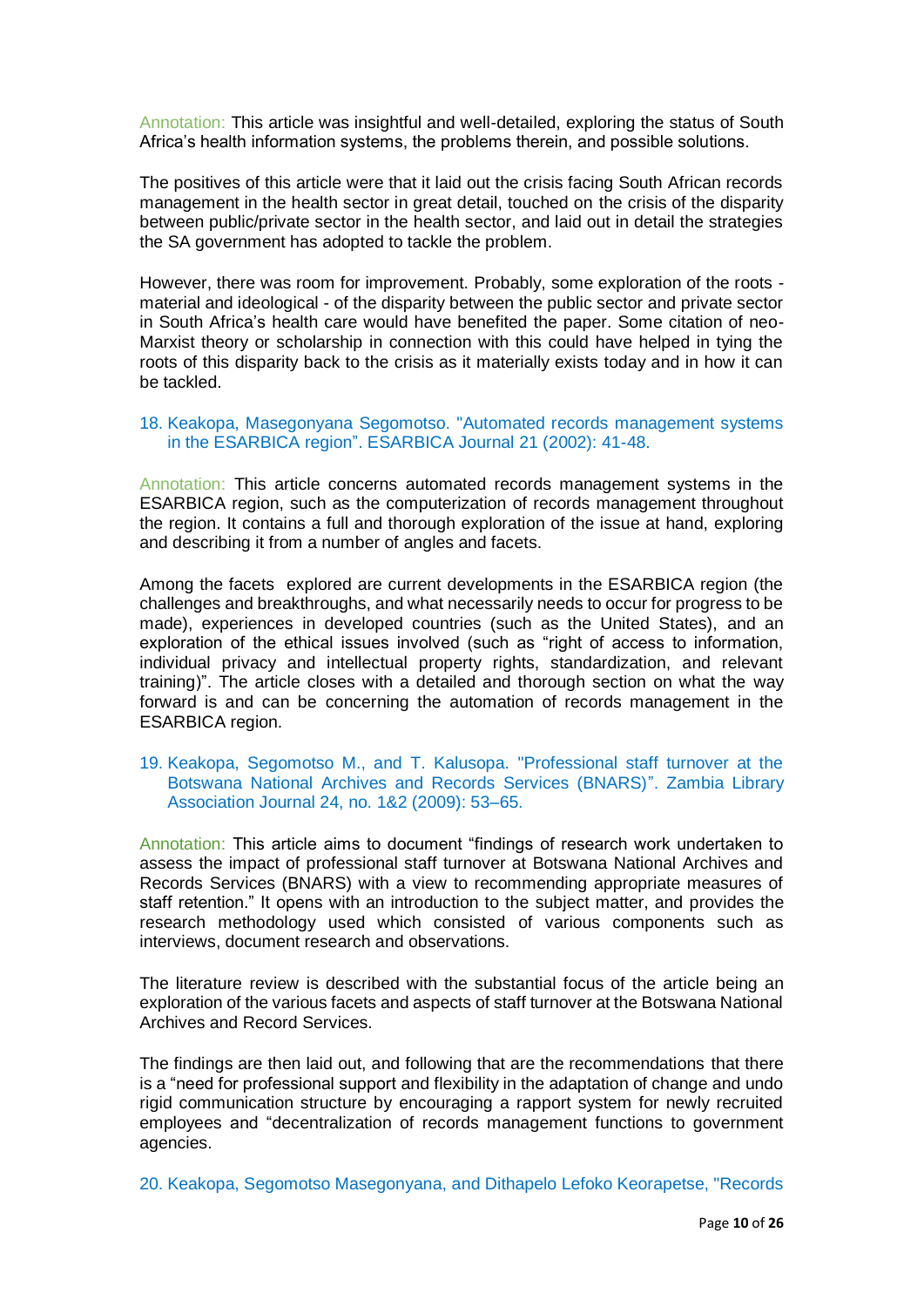Management as a Means to Fight Corruption and Enhancing Accountability in Botswana". ESARBICA Journal: Journal of the Eastern and Southern Africa Regional Branch of the International Council on Archives, Vol. 31, (2012): 24-35.

Annotation: This article focuses on an examination of Botswana's anti-corruption strategy, flaws in it, and how proper records management is key to preventing and impeding corruption and ensuring adequate levels of accountability. It explores corruption in Africa and then corruption in Botswana specifically, including "records management as a means of combatting corruption". This is followed by a section on "the nature and state of records management in Botswana" and the conclusion. The article concludes with some recommendations, primarily that "records management is recognized as an imperative in the fight against corruption. There is a need to revamp national records management systems and build capacity in the area. It is vital to review existing legislation relating to corruption with a view to improve the nation's anticorruption strategy."

#### 21. Keakopa, Segomotso Masegonyana. "Implementation of a records management strategy at the Botswana Unified Revenue Service". Journal of the South African Society of Archivists 46 (2013): 37–46.

Annotation: This article concerns the implementation of a records management strategy at the Botswana Unified Revenue Service (BURS). Its structure includes accounts that led to the development of the records management strategy and the need for its implementation. The article provides background to the matter of setting up a records management strategy in the context of Botswana, and the description of the research methodology. The author notes that this article is significant in that it "forms a contribution to literature and knowledge on practical cases that have been successfully implemented following best practice in records management."

What follows in the article is some background information which laying out the context for the article, exploration into and elaboration of progress in the implementation of various aspects of the project action plan.

These includes project governance structure, approval of policies and procedures, raising awareness on the importance of records, appraisal and disposal of semicurrent records, new classification system, mail management, staffing levels and training, appropriate storage for current and semi-current records, management of electronic records, development of a disaster management plan.

Following this are challenges experienced during the implementation, in addition to possible lessons for the ESARBICA region. The article concludes with the authors' stressing that "a records management function in any organisation should be placed strategically if records have to play a meaningful role in organizational strategic directions and overall national development."

# 22. Keakopa, Segomotso Masegonyana. "A Critical Review of the Literature on Electronic Records Management in the ESARBICA Region". ESARBICA Journal 28 (2009): 78–104.

Annotation: This article "provides a critical review of existing articles addressing the management of electronic records in the ESARBICA region" and "argues that while the literature in developed countries has come up with practical solutions to the management electronic records, this has remained theoretical in most developing countries."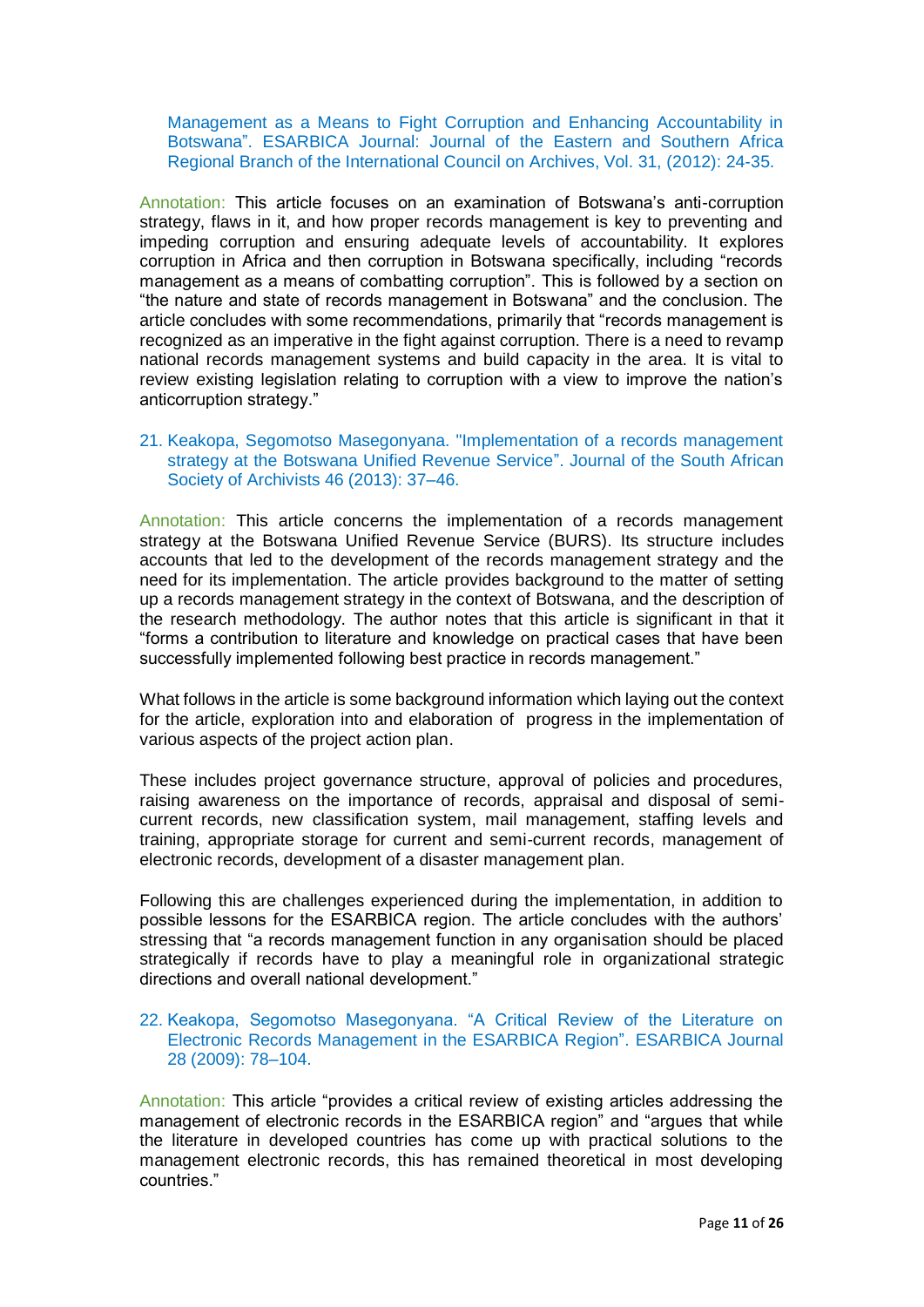The article begins with an introduction to the article's subject matter, followed by a detailed "Overview of the general literature on the challenges of managing electronic records". This includes a sub-section on "technological obsolescence and long-term preservation," and "concerns of records authenticity and reliability".

Subsequent sections include an "Overview of research activities in developing countries", "developments in eastern and southern Africa", "Concerns and challenges of computerisation in recordkeeping", "General strategies for management of electronic records", "Surveys of computerisation efforts at national and regional levels", and, "Summary of the literature and way forward" which focuses on the way forward, primarily.

The article recommends a need to launch an ESARBICA website for continuing networking and cooperation among members. This is because efforts in developed countries have shown that cooperative relationships are important in accelerating the capacity to develop programmes for the management of electronic records.

At the SADC level, the authors recommend an establishment of a task force to develop specifications for the management of electronic records. At national level, task forces of professionals including academics, ICT industry and the archives and records professionals should be formed to chart out technical, procedural and policy issues regarding the management of electronic records, including email management.

More analytical review of archives and electronic records management practices in ESARBICA as the basis for creating models for the application of ICTs in archives administration and records management, are also recommended.

# 23. Keakopa, Segomotso Masegonyana. "Overview of archival and records management developments in the ESARBICA region". Archives and Manuscripts 38, no. 1 (2010): 51–77.

Annotation: The article opens with an introduction to the International Council on Archives (ICA), the ESARBICA branch of it, and a basic history of the said branch. It also touches on various upheavals that have occurred in the ESARBICA branch.

The article attempts to trace the challenges and progress made so far in archival and records management developments in the region with a view to proposing ways in which the challenges could be addressed if archival institutions in the region are to remain relevant in the information age.

In its methodology, the authors state that the methodology is based on "extensive desk-top research of studies in archives and records management in the ESARBICA region, as well as the conclusions being informed by "informal discussions with professionals".

In the section on the purpose and significance of the paper, it is stated that the aim is to use examples of countries in the region to properly examine "archival and records management developments in ESARBICA." In addition, the desire is to "[review] the status of archival institutions and their role in the management of public sector records".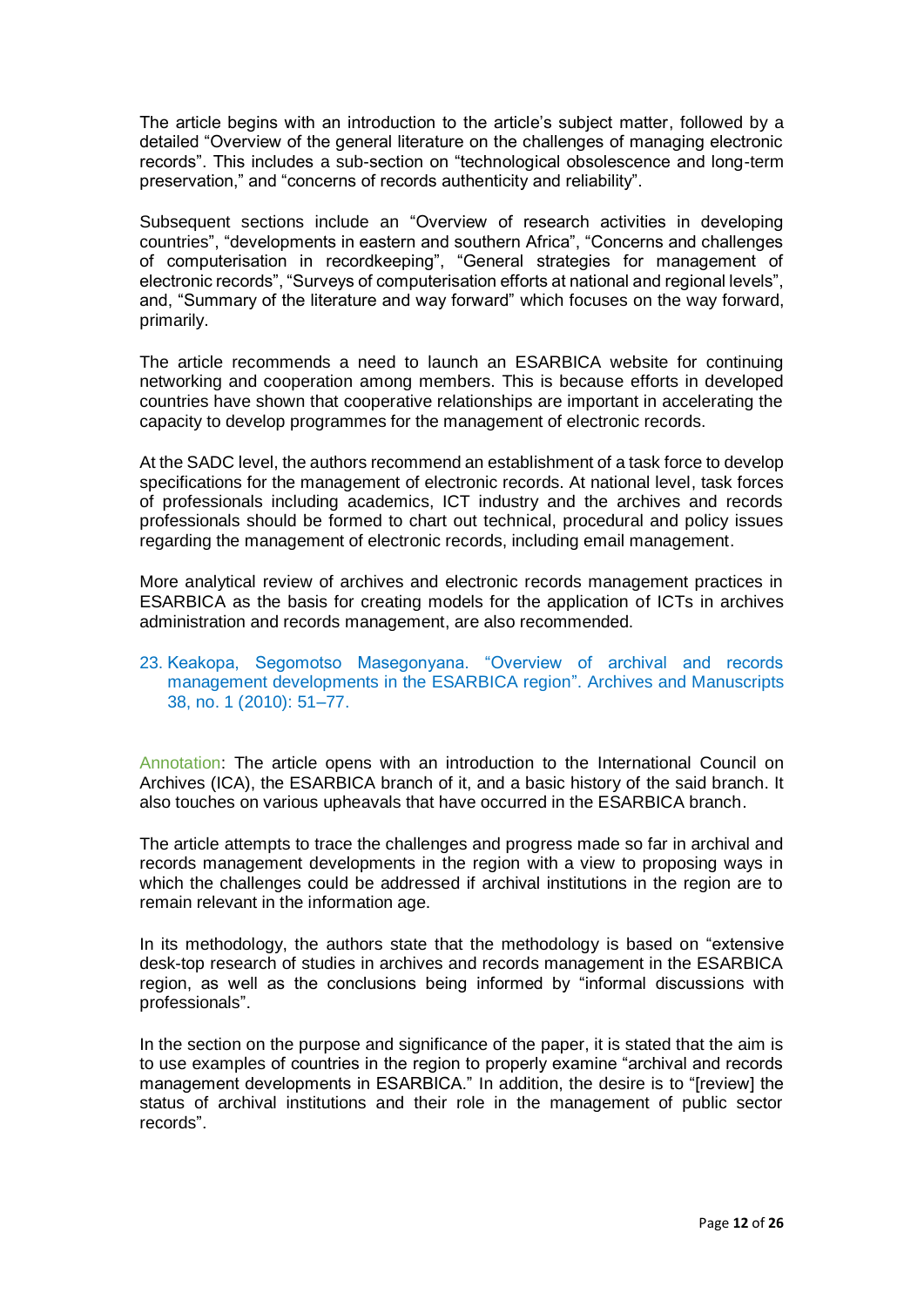The article then describes several challenges that ESARBICA has focused on since its formation in 1969. Among these are the collection and preservation of oral traditions, outdated archival legislation, limited budgetary provisions and more.

The article then delves into the topic of oral histories regarding African archives. The author notes that oral history has a unique and central role in African society and culture, given that in the past, histories were - rather than being written down - passed down orally from generation to generation. The author elaborates on the progress made throughout ESARBICA to modify and adapt archival services to be able to properly integrate oral histories into archival collections.

A number of other areas of concern for archives within the ESARBICA system are given; such as the repatriation of migrated records (records that were in the past taken out of their native countries), backlogs of unprocessed records in registries, human resource development and training, severely outdated archival legislation and the management of electronic records, among others."

The article concludes that while there are a number of problematic concerns, the ESARBICA region is "soldiering on" and that decent progress is being made on multiple fronts. Recommendations include that national archives must play a more proactive role to ensure that proper guidance is given through national records management policies and other relevant procedures.

Oral traditions programmes must be "(established) and "strengthened" because "the importance of oral traditions can no longer be taken for granted". Archival legislation must be updated appropriately to enable archival services to "address new developments" in various areas, particularly "in the management of electronic records."

Collaboration and partnerships must be established between archival services and stakeholders, as well as between archival services and records management services. Regional frameworks of cooperation must be established in the interest of pursuing "regional solutions to common problems".

There is also a need for "practical research approaches" to tackle major issues for which there are no clear solutions, but for which serious research may yield answers to. The article closes by noting several points on possible avenues of assistance for ESARBICA, specifying agencies like the ICA, UNESCO and other organisations and various paths for how these agencies can partner with and assist ESARBICA.

#### 24. Kemoni, H., Patrick Ngulube, and Christine Stilwell. "Public records and archives as tools for good governance: reflections within the recordkeeping scholarly and practitioner communities". ESARBICA Journal 26, no. 2 (2007): 3–23.

Annotation: This article argues that archivists and records managers should collaborate to further the use and exploitation of records and archives as "tools for governance, enhancement of public service delivery, and achievement of the United Nations Millennium Development Goals."

The article begins with the introduction and the overview of the matter at hand. It continues in a discussion of records as a tool of and for enhancing transparency and accountability, explaining and elaborating in detail on the potential and practical value of records as tools of accountability and transparency. It explores archives as tools for facilitating human rights, and governance, in a variety of ways. In this section, this potential is explored and analyzed in detail. The article continues with an exploration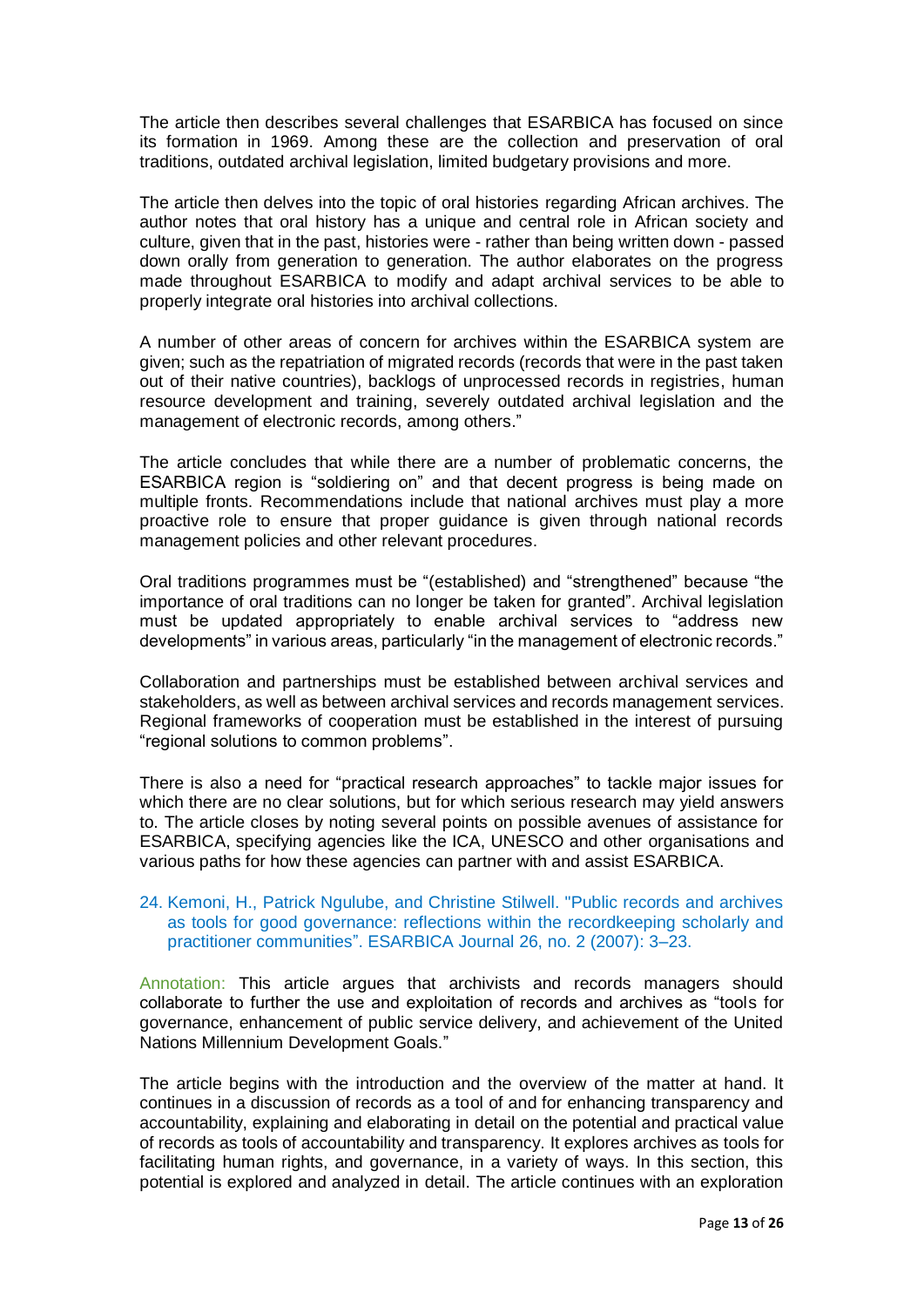for why and how archivists and records managers should collaborate with each other in their work. It then summarizes the main, before conclusion.

# 25. Masuku, Mehluli, and Notice Pasipamire. "Going against the grain: questioning the role of archivists and librarians in the documentation and preservation of indigenous knowledge". ESARBICA Journal 33 (2014): 117–130.

Annotation: This article concerns the preservation of indigenous knowledge (IK) mainly that this knowledge should "be left to self-preserve" as it has always been. It begins with an introduction to the subject matter, and then proceeds with a definition of indigenous knowledge and other aspects such as its generation and acquisition.

Following this is a detailed literature review, proceeding with an exploration of why librarians and archivists should not "document and preserve IK". Among the reasons given in this regard is that "the oral and constantly changing nature of IK implies that this knowledge can take care of itself in the form of a system", as well as that "IK is preserved through practice".

In other words, IK taken away from its people, community or practitioners is no longer IK. Thus, it becomes an ethnographical issue that is preserved through practice. Therefore, any effort by librarians and archivists in trying to document and preserve IK is sheer waste of time and resources. After the lengthy section on why IK should not be preserved by archivists/librarians, the article concludes with an explanation on the concept that "librarians and archivists should concentrate on their core duties and stop purporting to be the documentarists and preservers of IK". This sentence is explained and expounded upon in detail and with much justification, thereby closing the article.

#### 26. Matangira, Violet. "Tracing colonial and postcolonial recordkeeping in Zimbabwe". ESARBICA Journal 33 (2014): 1–17.

Annotation: This article concerns the tracing of the "archival development in Zimbabwe from the colonial to the postcolonial periods". It delves into a background exploration of archival work in Zimbabwe, after introducing the topic.

What follows is a history of archival practice and work in Zimbabwe, and an overview of recordkeeping during the colonial and postcolonial periods. It then discusses the article's points, before concluding with a statement that "emerging from a solid records and archival foundation of the colonial period, archival services expanded significantly in the postcolonial era especially in the first two decades after independence.

"Some areas from the colonial period such as the weak archival legislation were only improved in the postcolonial period," and further, "an empirical and pragmatic study is required to make first-hand assessment of what is currently happening regarding the management of records and archives in present Zimbabwe".

# 27. Mazikana, P. "A missed opportunity: Archival institutions and public-sector reforms". ESARBICA Journal 28 (2009): 36–51.

Annotation: This article argues that most archival institutions in the region examined in the article have "sidelined themselves in the reform process and to some extent have become irrelevant in the ongoing reforms".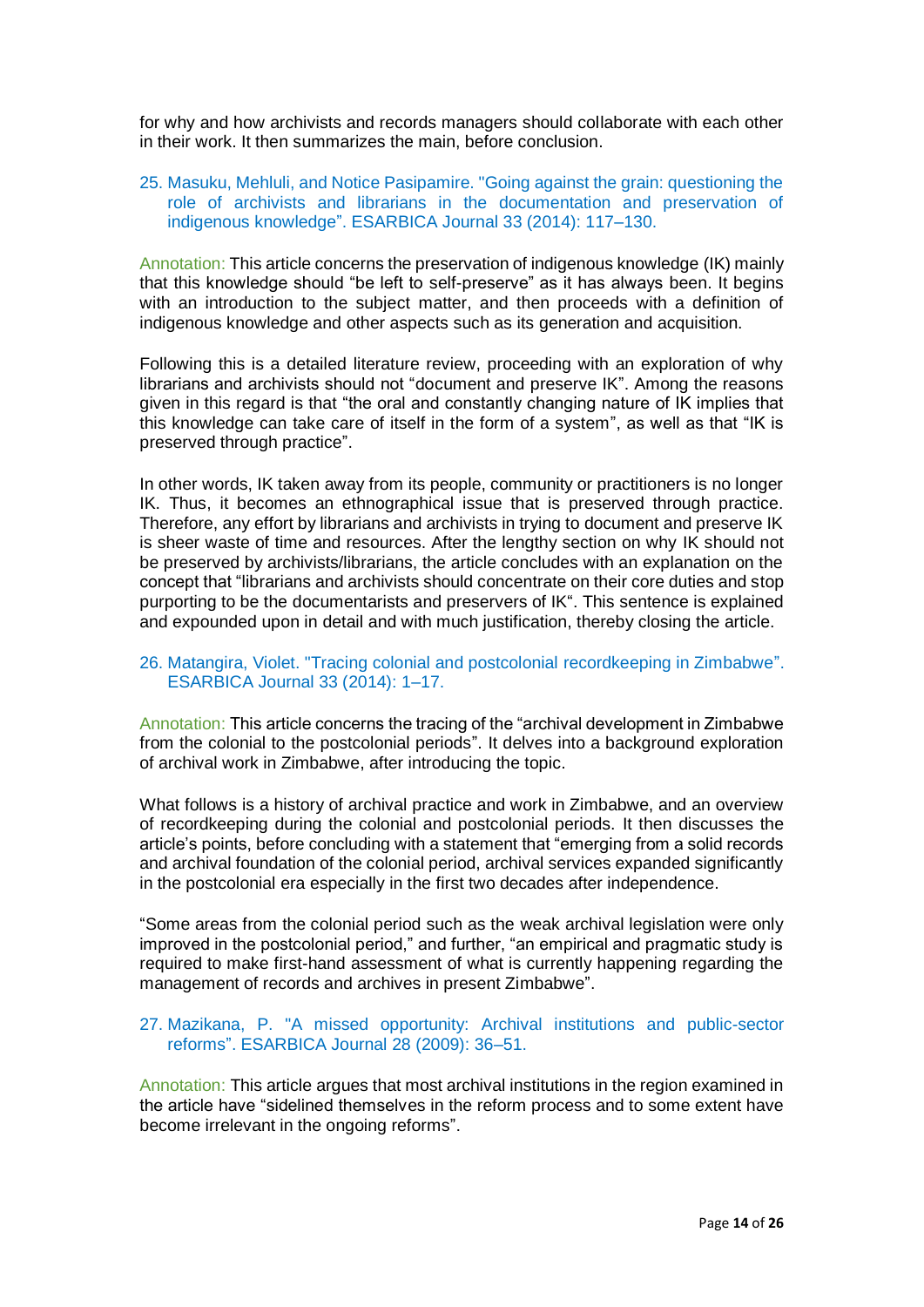Following an introduction, the article explores and elaborates on "public sector reforms in eastern and southern Africa". The article's authors then move into an examination and exploration of opportunities that have been missed "in linking records management to the public service reforms". This section is detailed, thorough, and well fleshed-out.

Next is an explanation and exploration of why these institutions have failed to take advantage of the opportunities offered regarding involvement in reform efforts. This includes factors such as "failure to mainstream records management into the reforms," "failure to monitor key developmental stages of the reform process" and more.

The article concludes with the points that in order for records management in the region to remain relevant to the reform process, "the archival institutions have to re-configure themselves both in terms of their structures, systems and procedures as well as in their human resources". A further point is made that "(t) here is also a need to change the culture of archival institutions so that they can embrace new concepts and new ways of doing things".

# 28. McDonald, John, and Valerie Leveille. "Whither the retention schedule in the era of big data and open data?" Records Management Journal 24 No. 2 (2014): 99– 121

Annotation: This paper was deeply insightful and intriguing. The concept model of a hypothetical organization, used to conceptually map out the intricacies of the proposed models at work, was bold and innovative. The various subjects (open data, big data, retention and disposition) were thoroughly and insightfully explored in an accessible, well-detailed and well-written manner. One thing this paper did well was its explanation and exploration of the Big Data concept, which was easily connectable to other instances and frameworks where it would be applicable; such as the case of data gathered by government agencies in situations of mass surveillance, and the connected question of how to sift through and utilize this data for whatever purposes the government may have for it. In this way, it was extremely accessible and an excellent introduction to big data, open data, retention and disposition, and how all of these interplay in a (hypothetical) government ministry in the modern digital era.

# 29. Moloi, Julie. "E-Records Readiness in the Public Sector in Botswana". ESARBICA Journal 28 (2009): 105-127.

Annotation: The aim of this article/study is to "evaluate the status of e-records readiness in the public sector in Botswana". Following the introduction, are sections on e-government in Botswana, on e-government in Botswana's public sector, the concept of e-readiness and its relevance to the article's subject matter, and a lengthy section (with a sub-section) on e-records readiness in the country.

The study's findings are laid out and discussed. The article explores, in great detail, the matter of e-records in Botswana and the various aspects and factors involving this, particularly regarding Botswana's readiness for e-records and where it does and/or does not meet expectations in this regard.

The article concludes with this striking statement: "The current status regarding the management of e-records in Botswana suggests that the level of e-records readiness in Botswana is almost non-existent. In order to address the current situation regarding the management of e-records, the government could consider enacting legislation on e-records including the use of e-signatures to formalize the acceptance of e-records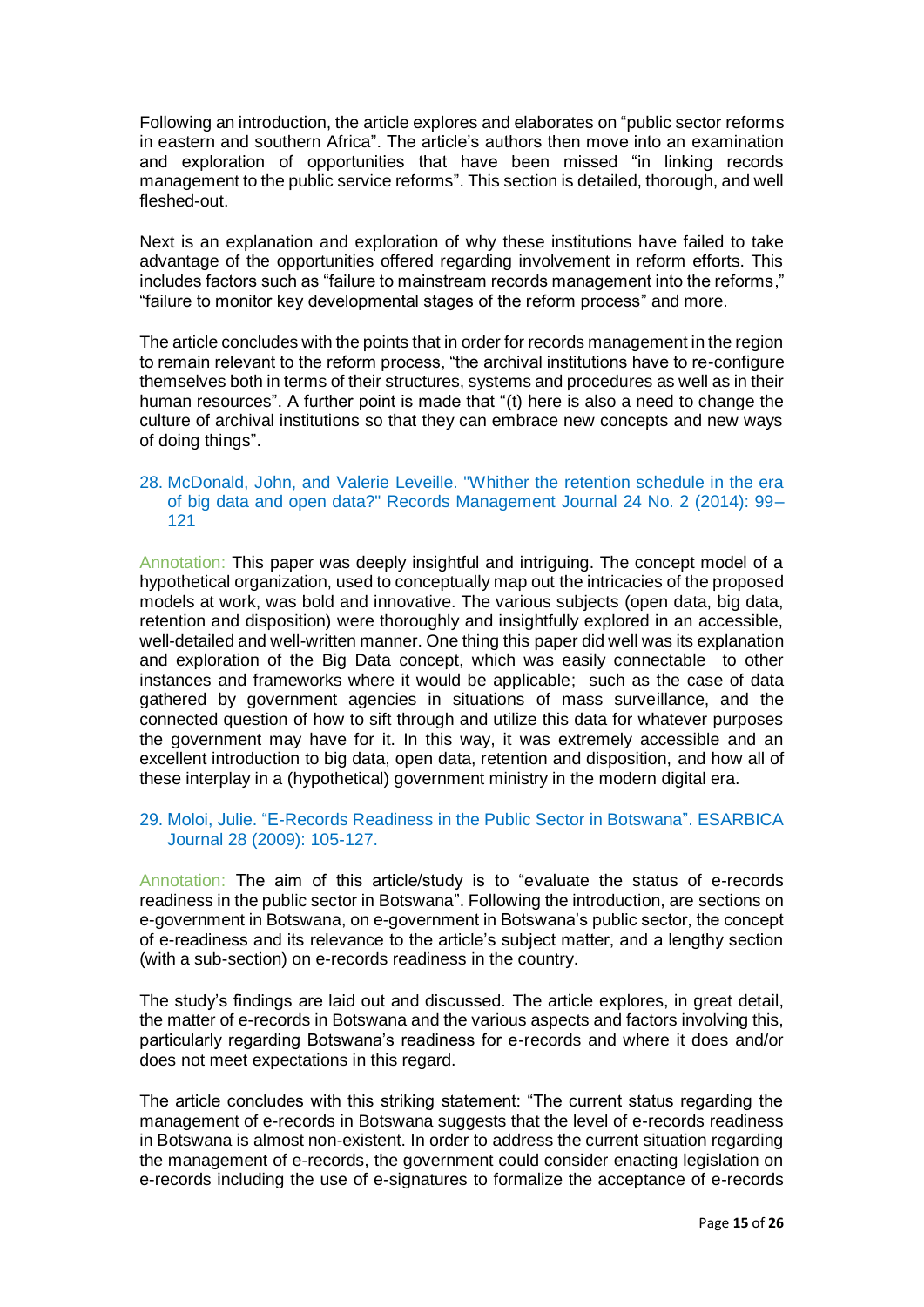as official records and legalize their admissibility as evidence of business transactions even in the courts of law".

30. Mosweu, Olefhile, Kelvin Joseph Bwalya, and Athulang Mutshewa. "A probe into the factors for adoption and usage of electronic document and records management systems in the Botswana context". Information Development (2016):  $1-14.$ 

Annotation: This article is a study that "investigated the factors that influence the adoption and usage of a Document Workflow Management System (DWMS) at the Ministry of Trade and Industry (MTI) in Botswana using a modified Unified Theory of Acceptance and Use of Technology (UTAUT) as a theoretical lens" for the purposes of investigating the adoption and use of records management systems in a publicsector context.

The context for the article is introduced includes the subject matter. It then follows with a literature review, and an exploration of the issue by way of an examining "factors affecting adoption and use of information systems", which include effort expectancy and performance expectancy, among others.

It then follows with a statement of the problem of the study; leading into a description of the research methodology. The research methodology was "(a) questionnaire, with both open and closed-ended questions, modified from previous studies: employed to collect quantitative data".

The results are then explored, which are followed by the conclusion. The conclusion states that "(t)he study found that 'performance expectance', 'effort expectance', 'facilitating conditions' and 'social influences' explain a significant portion of the factors influencing DWMS adoption at MTI. Therefore, the study proposes that the identified factors are critical in designing responsive and requisite interventions to promote universal adoption of DWMS at MTI".

The article concludes that having discovered the key factors that influence adoption and usage of DWMS, specific efforts can guide interventions to promote universal usage of technologies in the public sector and the understanding of the key factors that influence DWMS adoption and usage at MTI is critical because it informs what interventions need to be put in place for technology adoption and usage to succeed.

#### 31. Mukono, Dunwell, Rodreck David, and Adock Dube. "Marketing Commercial Records Centres in Zimbabwe: The Success Story Of Archive-It Services®". Global Journal of Commerce and Management perspective 2, no. 3 (2013): 106– 120.

Annotation: This article concerns a study of commercial records centres and their success in Zimbabwe during the economic meltdown period. The article begins with a background exploration of the study, and follows with a statement of the problem that sought to engage with the question of "how Archive-It Services, as one of the pioneers of commercial records management services in Zimbabwe, has managed to break the ground and convince the corporate world to consider it as an alternative records storage facility or rather a facility of choice", given that commercial records centres are, as the authors state, "a relatively new phenomenon in Zimbabwe".

The purpose and significance of the study are laid out in their own sections, with the significance being that: "The only way that any organization, whether profit oriented or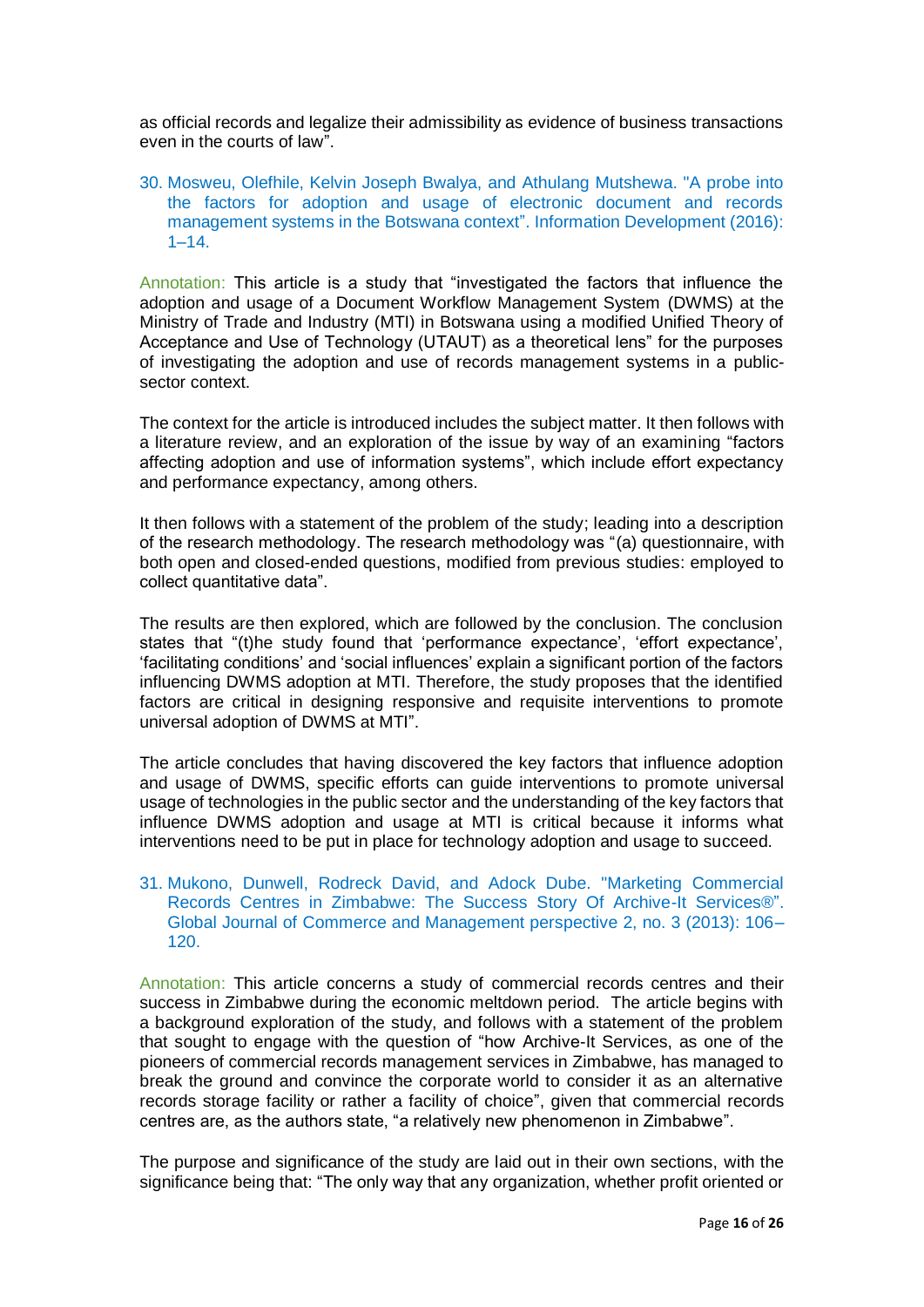non-profit making, can achieve its goals and objectives is by first making its existence and its products and services known to its various stakeholders, that is through marketing. The study therefore is beneficial to information professionals as it highlighted some of the strategies that are proving useful in the marketing of information services". Following this is the assumptions of the study, its scope and review of the existing scholarship. The research methodology use for the study was qualitative. The results are then laid out, followed by the conclusions and recommendations.

# 32. Murambiwa, Ivan, and Patrick Ngulube. "Measuring Access to Public Archives and Developing an Access Index: Experiences of the National Archives of Zimbabwe". ESARBICA Journal 30 (2011): 83–101.

Annotation: This article primarily "looks at current efforts to develop an access index for the National Archives of Zimbabwe". The article opens with an introduction, followed by a section on the necessity of the development of an index for measuring access. It then fully explores the issue of archival access in the article's context, examining the "International Council of Archive (ICA) access principles", "trends influencing access to archives", and also the usage of Web 2.0 by archives and the decentralisation of archives.

Many more aspects relating to archival access are explored, rendering this article an excellent introduction to and exploration of the issue of archival access in the African context. The article then concludes that appropriate framework can help archivists to collect meaningful, helpful and usable data to assess and monitor progress achieved, establish a baseline against which to measure the effects of the access programme's change on service performance, and demonstrate the contribution of archives to the advancement of society.

# 33. Mutsagondo, Samson, Forget Chaterera. "Mirroring the National Archives of Zimbabwe Act in the context of electronic records: lessons for ESARBICA member states". Information Development (2014): 1–6.

Annotation: This article primarily highlights the inadequacies of the National Archives of Zimbabwe (NAZ) Act (1986) as well as the challenges facing records management practitioners as far as the management of electronic records is concerned. The article opens with an introduction to the article's subject matter, and then continues with the "statement of the problem", the aim of the paper and the "objectives of the study", and the qualitative research methodology which used a survey research design.

Following a brief on the biodata of the respondents, the presentation and interpretation of the results follows. After this lengthy and detailed section comes the recommendations which include the adoption in Zimbabwe of the explicit reference model as opposed to the implicit coverage model. The article concludes with the core statement that Zimbabwe needs to revise its archival legislation in order to fully address the management of electronic records.

# 34. Mwangi, Peninah W., Justus M. Wamukoya. "Digital Preservation of Agricultural Information at Kenya Agricultural Research Institute (KARI)". ESARBICA Journal (2009): 105–127.

Annotation: This article primarily examines current practices underpinning digital preservation of agricultural information and records at KARI, the KAINet Pilot Project, and challenges in preserving digital agricultural information and records at the Institute.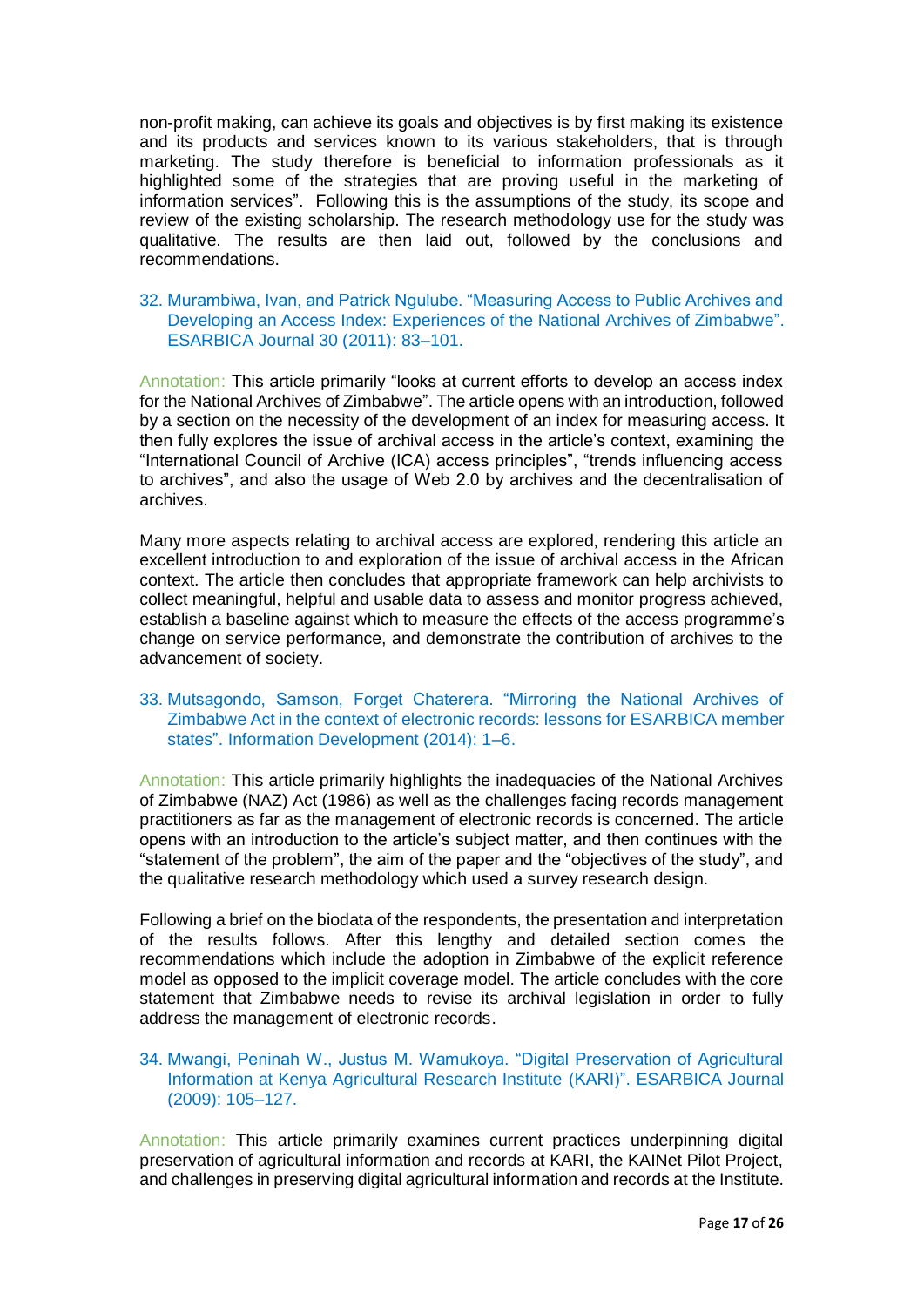Following the introduction is a detailed lay out of background information on the KARI and related issues. It then explores in detail aspects relating to digital preservation, and related aspects. A series of recommendations are laid out that include: the development of means to coordinate digital preservation activities at the Institute; the implementation of digital preservation strategies; the need for additional resources; the establishment of standards to govern digital records preservation; the development and implementation of digital records preservation policy; methods for error detection and correction during creation and reformatting processes.

On legal issues, the article recommends the development of means to coordinate digital preservation activities within the institution and digital records preservation programmes, security of digital records.

#### 35. Nasieku, Agnes Peninah, Henry Kemoni, Japhet Otike. "Management of E-Records at Moi University Eldoret, Kenya". ESARBICA Journal 30 (2011): 177– 210.

Annotation: This article primarily discusses the findings of a study that was carried out to investigate the management of electronic records (e-records) at Moi University".

The main aim of the study was to investigate the management of e-records at the university within the context of the records continuum principle with a view to recommending a policy framework/model that can be used to manage e-records-.

The significance of the study and the theoretical considerations are then described. Then begins a section connecting the record continuum model to the study, elaborating upon its relevance to the study. This section is quite thorough and detailed. Following this is the section detailing the study's research methodology which was both qualitative and quantitative research. A nonprobability sampling method was used where the sample for the study was obtained by use of purposive sampling method. Data was collected through face-to-face interviews with the respondents and an interview schedule used to guide the interviews. This was supplemented by observation. The findings of the study are then laid out in a lengthy section with various sub-sections, including "strategies used for managing e-records", "ICT infrastructure and resources available to cater for the management of e-records" and more. The article then presents the conclusion and recommendations.

# 36. Nengomasha, Cathrine T. "The past, present and future of records and archives management in sub-Saharan Africa." Journal of the South African Society of Archivists 46 (2013): 2-11.

Annotation: This article mentions specific challenges facing records and archives management in sub-Saharan Africa, including poor records storage, lack of records management policies, and more. It argues that these seem to have persisted and have transcended time and space, from the past into the present and affect many of the sub-Saharan Africa countries, albeit in varying degrees.

If not put in check these issues will be carried over into the future". It begins with an introduction, followed by an exploration and examination of the discussion of records management problems as discussed in the literature (examining the state of affairs in a number of African countries), and a section on records and archives management training. Finally, the future is looked at and examined in a section devoted specifically to that, with a number of strategies being proposed, which include outreach activities and ensuring that training institutions "strengthen experiential learning". The article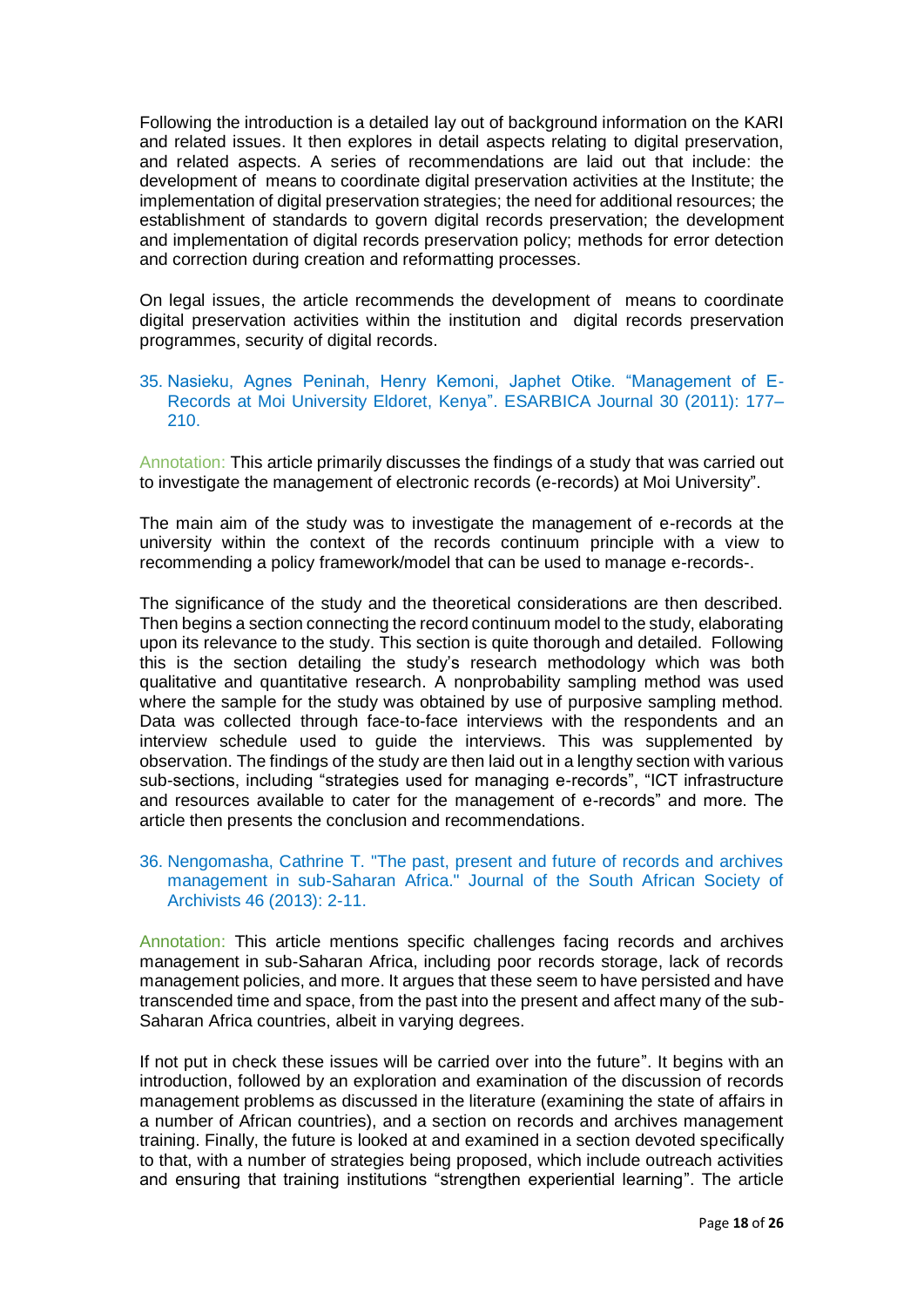concludes with the point that the profession needs to do a self-evaluation and come up with practical measures to break this 'curse' of persistent poor records keeping. This should be the focus for the profession for the immediate future".

# 37. Wamukoya, Justus, and James Lowry. "A regulatory framework for the management of records: assessments in Kenya, Uganda and Tanzania". ESARBICA Journal 32 (2013): 68–75.

Annotation: This article is an analysis of the Kenyan, Ugandan and Tanzanian findings of an International Records Management Trust research project through the lens of the "Regulatory Framework for the Management of Records", a high level statement of the elements that need to be in place at the national level if governments are to manage records adequately in the hybrid paper/digital environment and in support of freedom of information (FOI) regimes.

Following an introduction to the matter and the regulatory framework, the article explores and elaborates on the research findings from the assessments done in Uganda, Kenya and Tanzania through the regulatory framework.

The findings suggest that government records, and ICT/ e-government and FOI initiatives, are at considerable risk in Kenya, Uganda and Tanzania. It also notes that the regulatory framework proposed in the article is useful in a number of ways – primarily that this can be used as a measure of national performance in the area of records management, as was used it in Kenya, Uganda and Tanzania. The framework can also be used to inform strategies for development, by highlighting components that could be strengthened.

38. Ngoepe, Mpho and Amos Saurombe. "Provisions for managing and preserving records created in networked environments in the archival legislative frameworks of selected member states of the Southern African Development Community". ARCHIVES AND MANUSCRIPTS, VOL. 44, NO. 1 (2016): 24–41

Annotation: This article provides a qualitative content analysis of archival legislation to assess the extent to which provision is made for the management and preservation of records created in networked environments in selected countries in the SADC region; Botswana, Lesotho, Malawi, Namibia, South Africa, Swaziland, Tanzania Zambia, and Zimbabwe. This article examines and explores, in great detail, the legislative framework for the selected record categories (records created in networked environments) in the selected countries for the purposes of the article.

Each country is given its own section and a full elaboration of the legislative framework that exists within that country for its category of records. The article concludes that "As observed by Parer, legislation for the future must also reflect the impact emergent issues have on the business of the archives. Such emergent issues that need to be taken into account include but are not limited to cloud computing, convergent technologies, e-business, e-transactions and the Internet".

#### 39. Ngoepe, Mpho, and Segomotso Masegonyana Keakopa. "An Assessment of the State of National Archival and Records Systems in the ESARBICA Region". Records Management Journal 21, no. 2 (2011): 145–160.

Annotation: This article focuses primarily on the state of archival management systems in the ESARBICA region as examined by comparing the practices and state of affairs (regarding archival management systems) in Botswana and South Africa.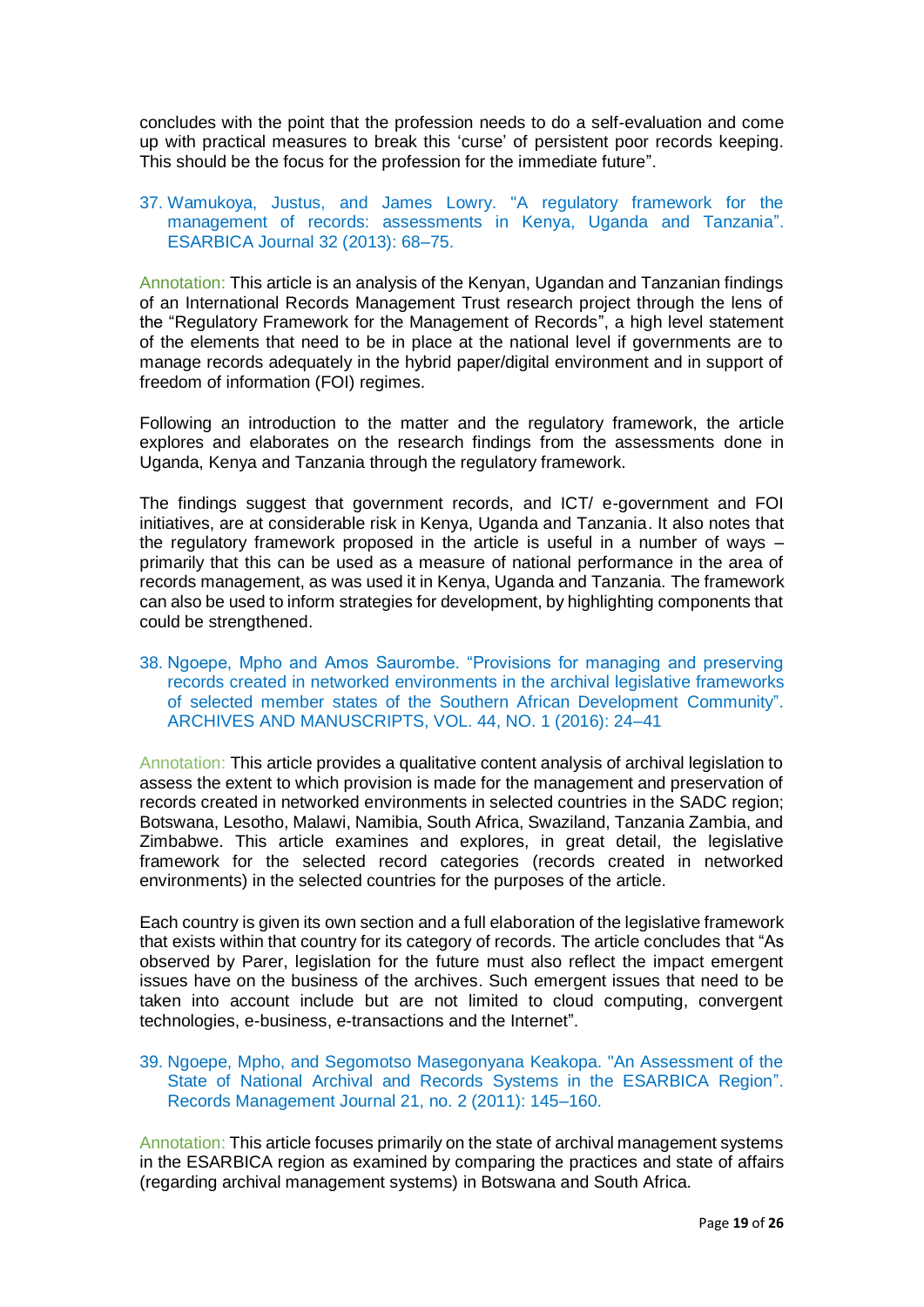The study involved a literature survey, questionnaire surveys, and telephonic interviews. According to the study, the archival management systems in the region are under a great deal of strain due to several factors, which include lack of recognition of their significance by either the government or the public.

Findings indicated a few issues primarily problematic in South Africa and Botswana, stemming from how the archival services are structured in the bureaucratic governmental hierarchy, and also that they lack the resources and capability to properly digest electronic records.

The authors therefore recommend that to acquire more recognition and support in pursuit of their goals, both national archival services should be independent and report to Parliament directly. The South African provincial archives should be moved to the premier's Offices to ensure the stability of the heritage of governance as well as accountability. In order to attract and retain skilled staff, there should be policies as well as "remuneration and recognition benefits that are market-related, as well as opportunities for career growth.

# 40. Ngoepe, Mpho, Jan Maluleka, and Omwoyo Bosire Onyancha. "Research collaboration in the archives and records management field across and beyond universities in Africa: an informetric analysis". Mousaion 32, no. 3 (2014): 119–135.

Annotation: This article examines the nature, trend and type of (archives and records management) research collaboration in Africa. It identifies individuals, institutions and countries that collaborate to recommend ways of improving such activities.

This article first introduces the subject matter, which is followed by the problem statement that it is necessary to examine the nature, trend and type of collaboration in Archives and Records Management research in Africa by identifying individuals, institutions and countries collaborating in the research due to "the perilous state of archives and records management in African countries".

This is followed by the research objectives, literature review, and the scope and research methodology. The research methodology used is an "informetrics approach in order to quantitatively examine the nature, trend and type of collaboration in ARM research in Africa by identifying individuals, institutions, and countries collaborating in ARM research in the region". Following this is the study results and discussion, followed by the conclusion and the recommendations.

The study recommends that "more collaborative projects between novice and established researchers in the view of nurturing and mentoring novice researchers to become self-sustainable in producing scholarly literature", and further, that "ARM practitioners and scholars should find ways of getting into discussions with other fields and expressing what is offered by the field".

#### 41. Ngulube, Patrick and Vivan Fuh Tafor. "The Management of Public Records and Archives in the Member Countries of ESARBICA". Journal of the Society of Archivists 27, no. 1 (2006): 57–83.

Annotation: This article was an exciting piece of work that delved into the state of archives and records management in the ESARBICA region, including the various flaws, faults and issues (both minor and crisis-level) that existed within that pattern of practice and the various frameworks therein. It was very thorough, detailed, and accessible.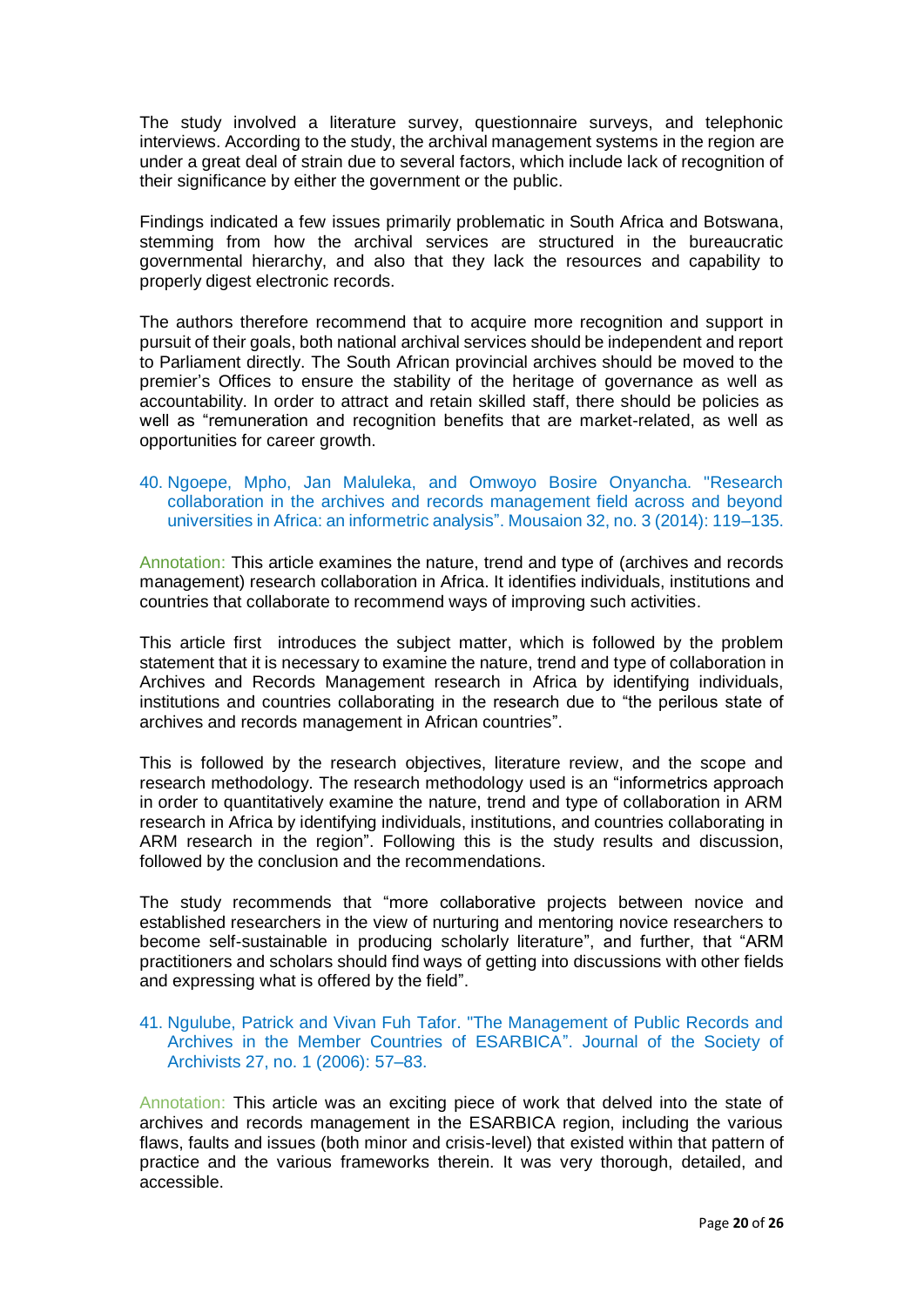It gave a perfect account of the state of archives and records management in sub-Saharan Africa in general. However, it could have benefited from connecting the flaws in ESARBICA archives and records management with broader causal influences such as perhaps, the role corruption in government n or difficulties in national economies play in degraded archives and records management capacity. Even if these broader influences and ones like them had little to no effect on the matter at hand, it was still worth a mention.

# 42. Ngulube, Patrick, Mehluli Masuku, Delight T. Sigauke. "The Role of Archives in Preserving Indigenous Knowledge Systems in Zimbabwe: Is (RE) Inventing Themselves the Answer?" ESARBICA Journal 30 (2011): 261–278.

Annotation: This article concerns the management of indigenous knowledge (IK) in archives. The article opens with an introduction to the article's subject matter. Following this is a great amount of detail in defining IK and aspects tying archives and IK together (such as the role of archivists in integrating IK into the archive), and more. There is also an exploration of the topic of oral curation, and how this connects to the topic of archives and IK. Also touched on is the possibility of "indigenous knowledge centres" being established "as a strategy to preserve indigenous knowledge", as a component of the broader archival system so as to meet the contextual necessities that IK specifically demands in any hypothetical or actual curation of it.

Other aspects, such as copyright and intellectual property, are also touched on. The article concludes with a way forward for IK and archives. "Where IK centres are to be established it is vital to develop a fully participatory and consultative process to identify and prioritise the material to be captured. In addition, where technology is used to preserve valuable artefacts or record the oral information from an IK source, care must be taken to ensure that the intellectual and cultural rights of indigenous peoples as owners of their cultural heritage are acknowledged and respected".

#### 43. Ngulube, Patrick, Patience Sibanda, Norah LS Makoni. "Mapping Access and Use of Archival Materials Held at the Bulawayo Archives in Zimbabwe". ESARBICA Journal 32 (2013): 135–149.

Annotation: This article had the purpose "to map access and use of archival materials at the Bulawayo Archives (BA) in Zimbabwe". The article begins with an introduction, followed by the problem statement.

Following this is the "contextual profile of Bulawayo Archives", in order to establish the context for the article. What follows this is the conceptual framework, which is an incredibly detailed section, and then the qualitative research methodology. The findings and the discussion on those findings are then laid out, which include various subsections, after which are the conclusion and recommendations.

# 44. Ngulube, Patrick. "A lost opportunity to foster E-Democracy and service delivery: E-Government in Sub Saharan Africa". ESARBICA Journal 29 (2010): 184–209.

Annotation: This article concerns the vast potential offered by e-government in Sub-Saharan Africa, yet a few challenges obstruct its success, making it incredibly possible that Sub-Saharan Africa may "lose the opportunities offered by ICTs to improve government service delivery and foster democracy and accountability".

The article begins with background and introduction to the article's subject matter. Following this is a section dedicated to defining e-government in the context of the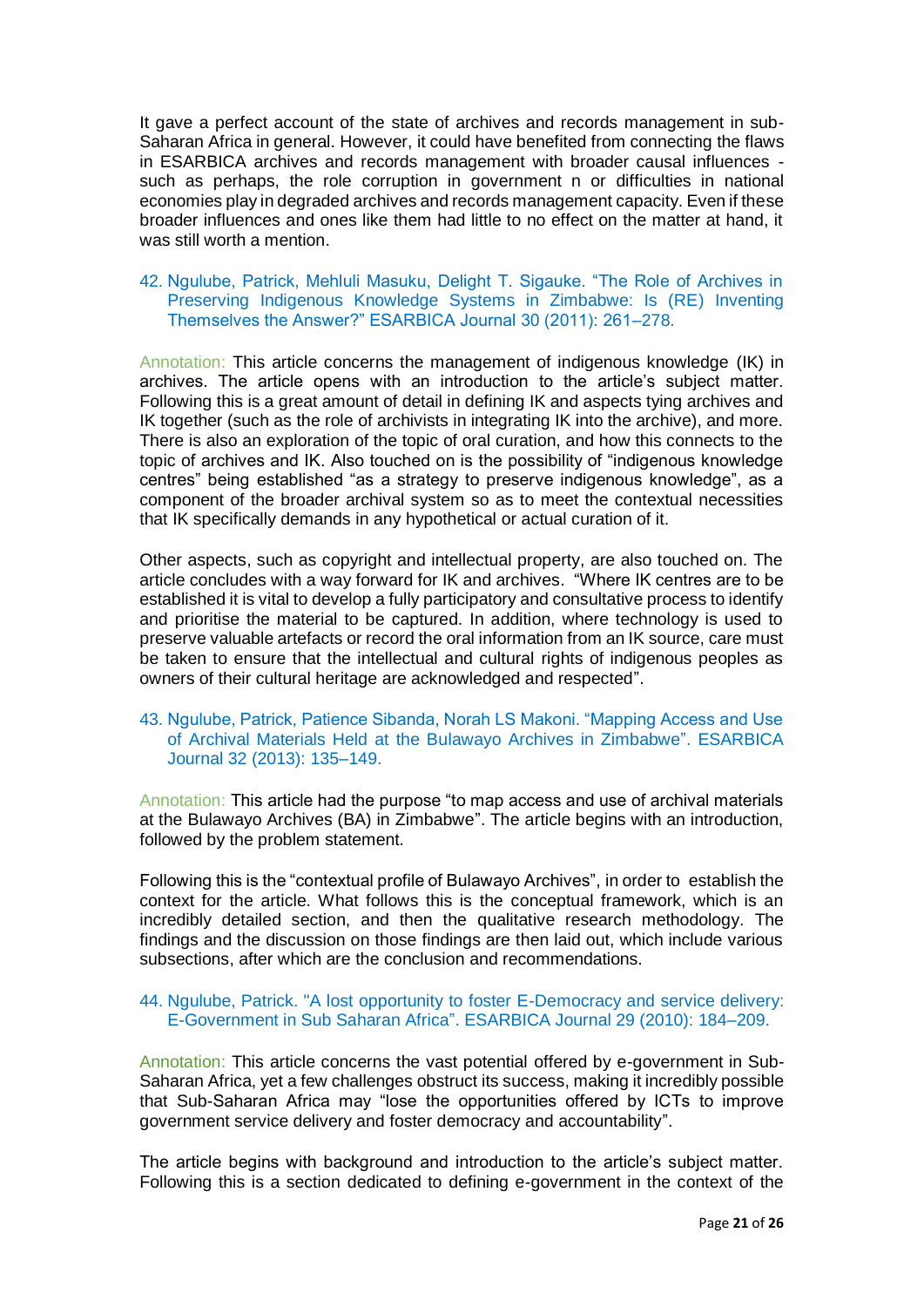article, and several other sections that pertain to e-government in various ways including the appeal of e-government, the challenges of e-government, the major drivers of e-government, and more. Following this is a section on "access to information and telecommunications technologies in Africa," describing the regarding that aspect where it intersects with e-government and ICTs. After that is a section on information literacy and how that intersects with ICT. A number of other detailed and in-depth sections follow, such as the value of e-government and raising awareness about that, information management and how this intersects with e-government in Sub-Saharan Africa, and "continued access to e-government".

It ends with conclusion and recommendations that "e-government has the possibility of making government processes efficient, transparent and accountable. However, the region has to overcome a number of obstacles before it can have fully fledged egovernment programmes.

The barriers include low tele-density, exceptionally high bandwidth costs, high illiteracy levels, weak records and information management systems, lack of e-government vision and strategy, weak e-government awareness, limited access to the Internet and low connectivity, lack of government agencies to coordinate the implementation of egovernment programmes, limited personnel with ITC skills and inadequate government commitment to e-government projects."

It is further "recommended that governments in the region should coordinate and utilize the existing information infrastructure to implement e-government programmes as a starting point" In addition, the education system It should be sensitive to the challenges ushered in by e-government and come up with strategies to equip students with skills required in e-government environments".

#### 45. Ngulube, Patrick. "Strategies for Managing Digital Records and Documents in the Public Sector in Sub Saharan Africa". 67th IFLA Council and General Conference August 16–25, 2001.

Annotation: This article concerns the necessity for implementing skills and strategies for ensuring the survival of digital documents in sub-Saharan Africa.

The article presents a background look at the issue in question, including the management of information in the region and how the advent of information technology has impacted this.

It then moves into challenges for the preservation of information at the present time and offers recommendations. The author states that countries in Sub-Saharan Africa "should take advantage of the growing trend towards international co-operation in technological research and development and forge strategic alliances with countries and organisations that have made advances in digital preservation".

Further, "information professionals should play a visible role in helping their national governments to formulate policies that provide for procedures for the creation, use, disposition and preservation of electronic records. Equally, the creation of specialised training institutes as well as re-engineering national educational plans to include IT management skills should also be high on the agenda of information professionals in the region".

46. Okello-Obura, Constant. "Positioning of Records and Archives Education in Uganda: An Analysis of the Trend". ESARBICA Journal 28 (2009): 172–194.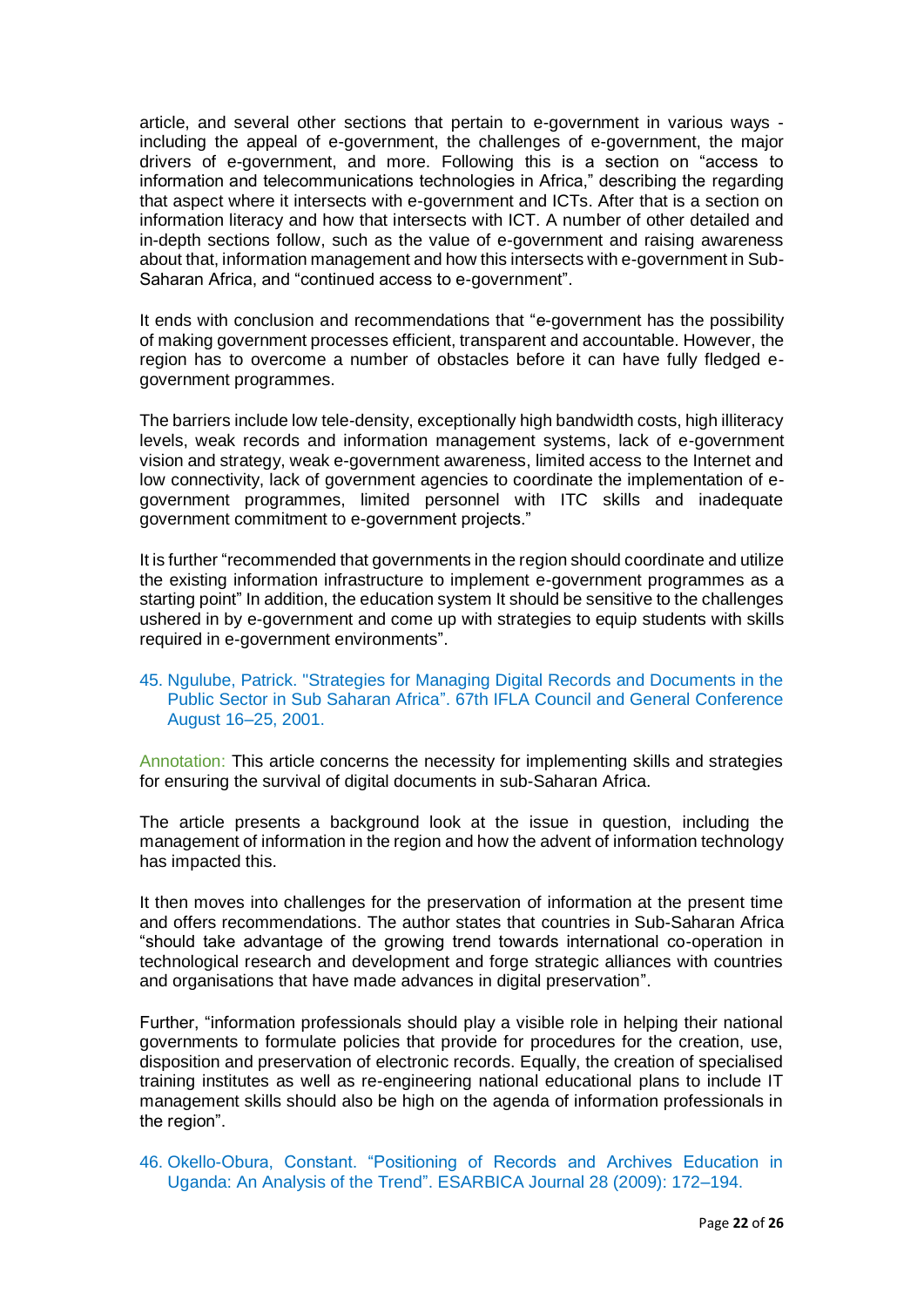Annotation: This article primarily "explores and makes the situation analysis of records and archives management education in Uganda." The article begins with an introduction to the article's subject matter and follows with the "administrative history of Uganda (1858-1978). Following this is a section on the "terrain of records and archives management demand in Uganda", a detail s and on "records and archival institutions in Uganda", and a section describing the state of affairs in the country concerning the regulatory and legislative framework for records and archives management.

This section is quite detailed, with several sub-sections. The article then explores the nature and variables of education for records management and archives, and the complexities therein. A section on the "challenges faced in providing records and archives education and training in Uganda", follows with numerous sub-sections.

The conclusion, notes that "An overview of the administrative history of Uganda signifies the relevance of good records and archives management in the country." In the section entitled 'The Way Forward', the author states the needs in this regard, which include distance education for records and archives management in Uganda; international partnerships for the purposes of education and training; and advocacy among policy makers on the necessity of good records management.

# 47. Ramokate, Kago, and Trevor Moatlhodi. "Battling the appraisal backlog: a challenging professional obligation for Botswana National Archives and Records Services". ESARBICA Journal 29 (2010): 67–86.

Annotation: This article focuses on an appraisal backlog experienced by the Botswana National Archives and Records Services (BNARS) and how that relates to a variety of issues, such as professional records management matters and more.

The introduction is given followed by an exploration of the background of the focus of the article. Following this is a section exploring records appraisal as it occurred at BNARS, which is explored in depth. Following this is an examination and description of the appraisal process - which involves the appraisal method and criteria. After this section concludes, there is a section on the major challenges in appraisal, which includes "the nature of appraisal", "poor classification of records", "lack of schedules of retention or disposition", "lack of primary appraisal", "unavailability of administrative history," "shortage of staff," "lack of skilled personnel," and "exodus of professional staff".

Following this is an exploration of "strategies and possible solutions adopted". These involve "Monitoring and evaluation of Records Management Units", "Decentralization of records centre functions", "Swift and efficient destruction", "Records Centre stocktaking", "Business process re-engineering", "Continuous appraisal", "Computerized records management systems", "Skills development and training", "Recruitment and retention of records managers", "Development of records retention and disposition schedules", and a "Team approach to appraisal."

The article concludes with how critically important records appraisal is to and for "effective management of public records", and recommendations that "the BNARS explores the possibility of partnership with relevant stakeholders such as the University of Botswana Department of Library and Information Studies and other ESARBICA members to assist in addressing this (appraisal) backlog". The final recommendation is that the Department "must also speed up the development of relevant instruments such as the records transfer manual, the classification scheme and retention schedule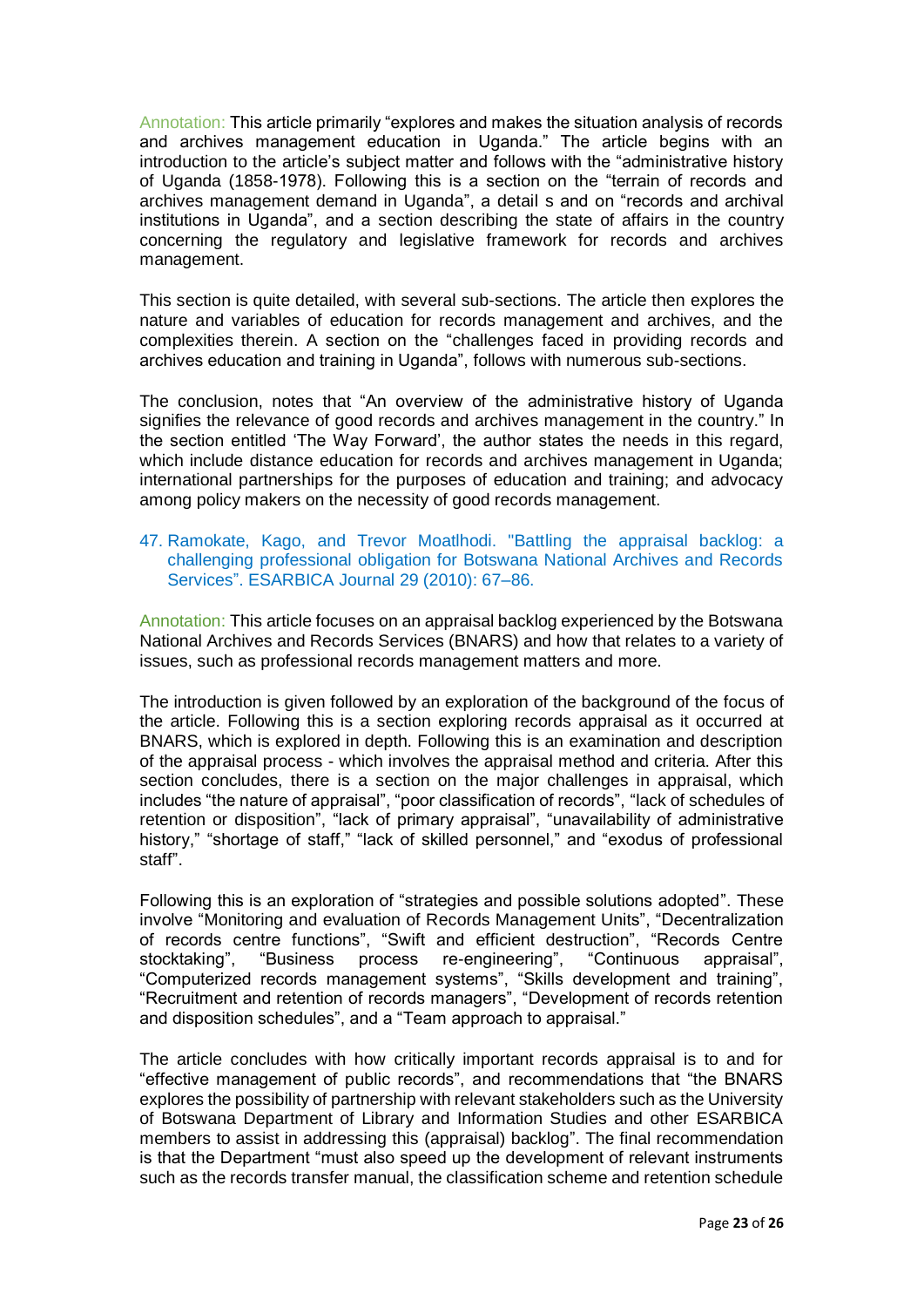for records common across government and the processing manual. These instruments will guide the inexperienced officers and ensure consistency in appraisal decisions".

48. Salamntu, Lumka Thami P., and Lisa Seymour. "A review of enterprise content management (ECM): Growth and maturation of ECM from the year 2001 to 2011". In Digital Information Processing and Communications (ICDIPC), 2015 Fifth International Conference on, pp. 31–37. IEEE, 2015.

Annotation: This article primarily "provide(s) an in-depth review of the ECM literature mainly its implementation and the benefits associated with it". The article opens with an introduction and then explores the background issues to the discussions, and then the findings are laid out and described, along with the review's methodology. The article concludes with the statement that ECM is still "in its immature state … and has a very small body of literature"

#### 49. Sebina, Peter. "ISO Standards and Records Management: The Case of the Botswana Meat Commission". Afr. J. Lib. Arch. & Inf Sc. Vol.11, No.1 (2001): 49– 59.

Annotation: This article primarily "presents the results of the efforts of the BMC to set up effective ways of managing its records. It also explores the use of ISO (International Standards Organisation) 9000 standards in the management of BMC records". The article opens with an introduction to the article's subject matter, and then begins a thorough exploration of "records management initiatives at BMC", including the laying out of its survey results. The way forward is then laid out followed by the conclusion.

#### 50. Thanye, Koziba Goitse, Trywell Kalusopa, Kelvin Joseph Bwalya. "Assessment of the Appraisal Practices of Architectural Records at the Gaborone City Council in Botswana". ESARBICA Journal 34 (2015): 45–64.

Annotation: The primary purpose of this article/study was "to investigate the appraisal practices of architectural records at Gaborone City Council (GCC) in Botswana."

The article opens with an introduction to the article's subject matter and the background to the "statement of the problem." Following this is a section on the location and context of the study, which is the Gaborone City Council, describing the contextual factors of the study.

The research objectives follow this section, followed by sections on "the importance of records appraisal in organisations", "appraisal practices of architectural records", and "a synopsis status of the appraisal practices of architectural records in the world". Following these sections is a section on the study's research methodology, which is "largely guided by a qualitative research approach".

The findings and discussion over said findings are explained. What follows this is a series of sections on a variety of aspects of the study, including "Appraisal Practices of architectural records at the GCC", "Training needs, competencies and skills of records management personnel at the GCC", "Resource needs for conducting an effective appraisal exercise at the GCC", and the "Role of the BNARS in the appraisal of public sector architectural records at the GCC".

The article then lays out a conclusion and recommendations. The recommendations include the following: "(T)he study recommends that the GCC plans for the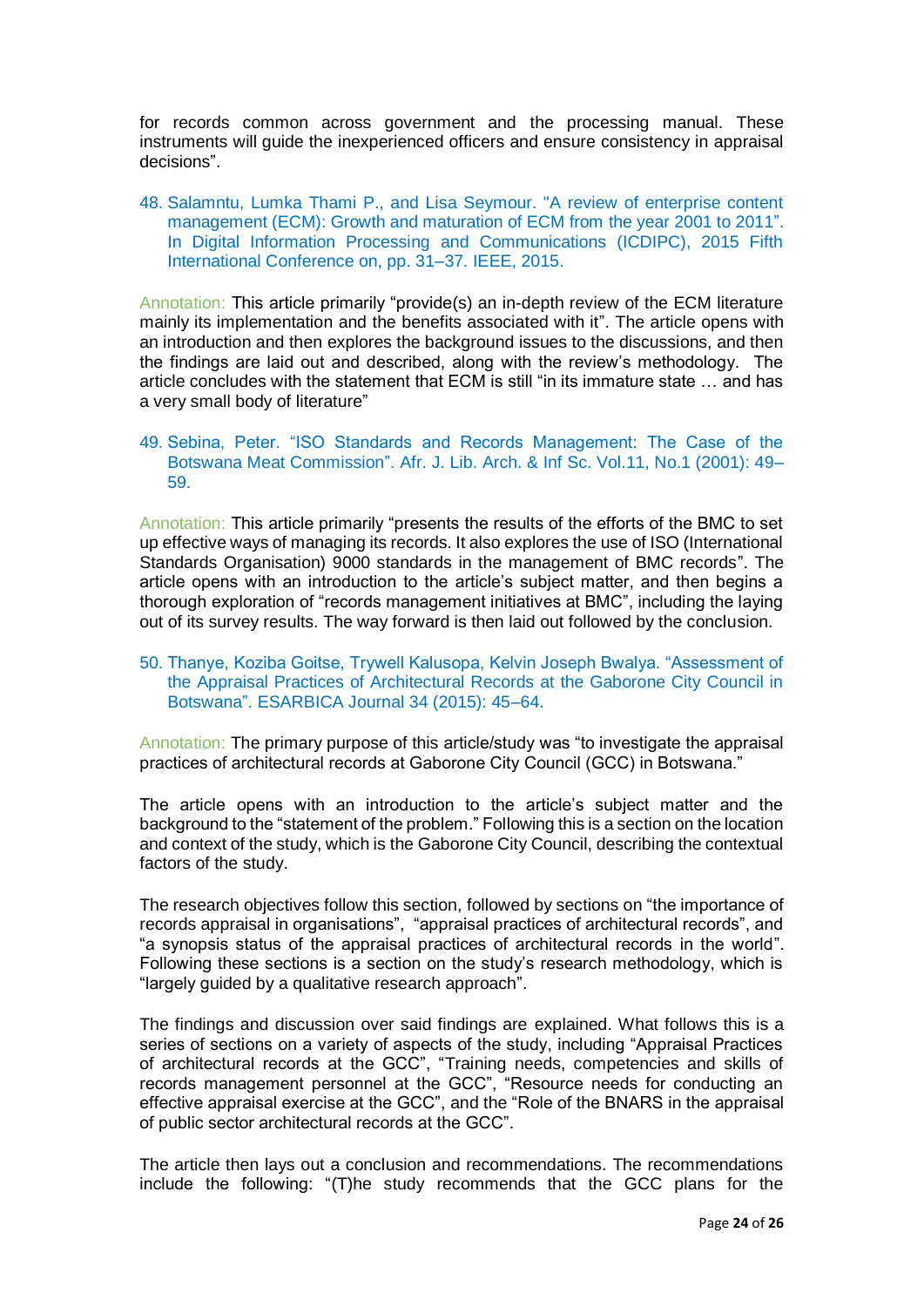development of a record keeping system and policies and procedures that will facilitate the effective creation and capture of [paper] records".

It also recommends that the GCC starts arranging and labelling the location of closed files and this information should be safely kept, adhere to the current file classification scheme by all the GCC departments. Staff sensitisation about basic records management procedures should also be undertaken.

It is also recommended that proper procedures and guidelines should be developed and be implemented to regulate the transfer of closed records, that that the schedules be developed and applied to architectural records that have accumulated over the years.

The GCC should review and adapt elements of the American taxonomy and macro appraisal approaches and supplemented with Shrock guidelines on the appraisal of architectural records. In addition, the GCC should recruit professionals to manage nonactive architectural records and work with training institutions such as University of Botswana to introduce tailor-made specialised short courses on the care and management of these records, and the trade-off initiative and increase the existing manpower.

#### 51. Tshotlo, Kebarate, and Nathan Mnjama. "Records management audit: the case of Gaborone City Council". ESARBICA Journal 29 (2010): 5–35.

Annotation: This article concerns the drive and attempt to "establish how records are created, used, maintained and disposed of at GCC" and also to "determine the usage of information communication technologies in the creation, maintenance, use and disposition of records, the existence or non-existence of records management policies and procedures, as well as records security measures at GCC".

The article begins with an introduction to the article's subject matter and follows with an exploration of and introduction to the Gaborone City Council.

It then follows with a statement of the problem, and then the objectives of the study and research questions. What proceeds is a literature reviewing and exploring all the relevant literature, and then the study's methodology. The methodology outlined is "a combination of open ended and closed ended type of questionnaires. Following this are the study findings and the related discussion. The study concludes that "in the past GCC has not undertaken any records management audits" and that regular records management audits are necessary if the GCC is going to properly benefit from its records management programme. Further, "with the everchanging ICT technologies which are now driving information management initiatives, there is a need for GCC to benchmark its records management programme with other well-established records management programmes for local councils in the region or in the West".

# 52. Wato, Richard. "E-Records Readiness in the ESARBICA Region: Challenges and the Way Forward." ESARBICA Journal 25 (2006): 69–83.

Annotation: This article primarily focuses on and examines e-readiness of "each of the ESARBICA national archives" and seeking after the establishment of "the reasons that may have contributed to the current state of affairs". The article explores the background of the issue, and then an entire host of relevant factors to the article's subject matter - ICT issues, e-governance, record authenticity, resources and training for records management personnel, and more. Ultimately, the article explores fully the